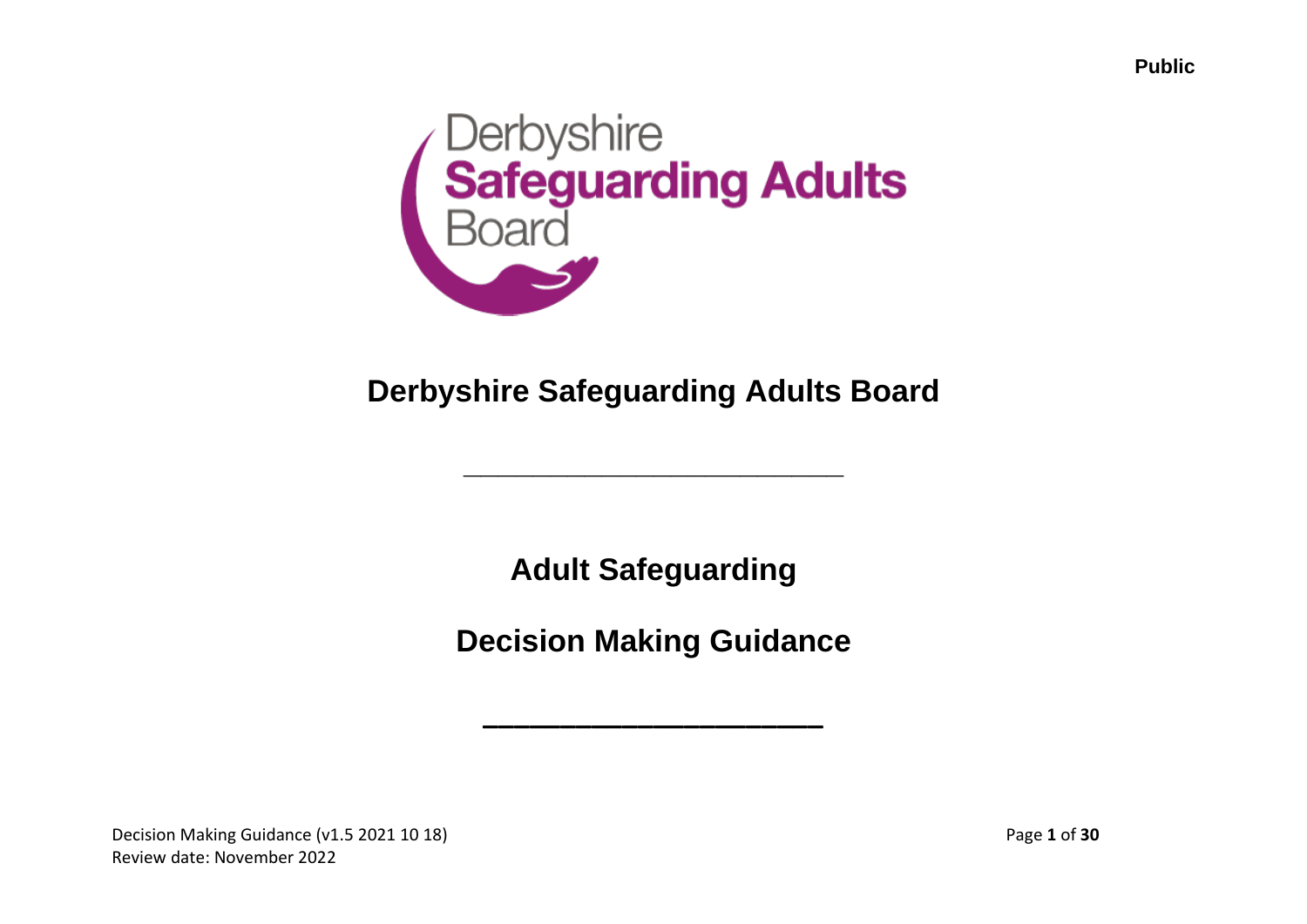# **Contents**

| 1. |  |
|----|--|
|    |  |
|    |  |
| 2. |  |
|    |  |
|    |  |
|    |  |
|    |  |
|    |  |
|    |  |
|    |  |
|    |  |
|    |  |
|    |  |
|    |  |
|    |  |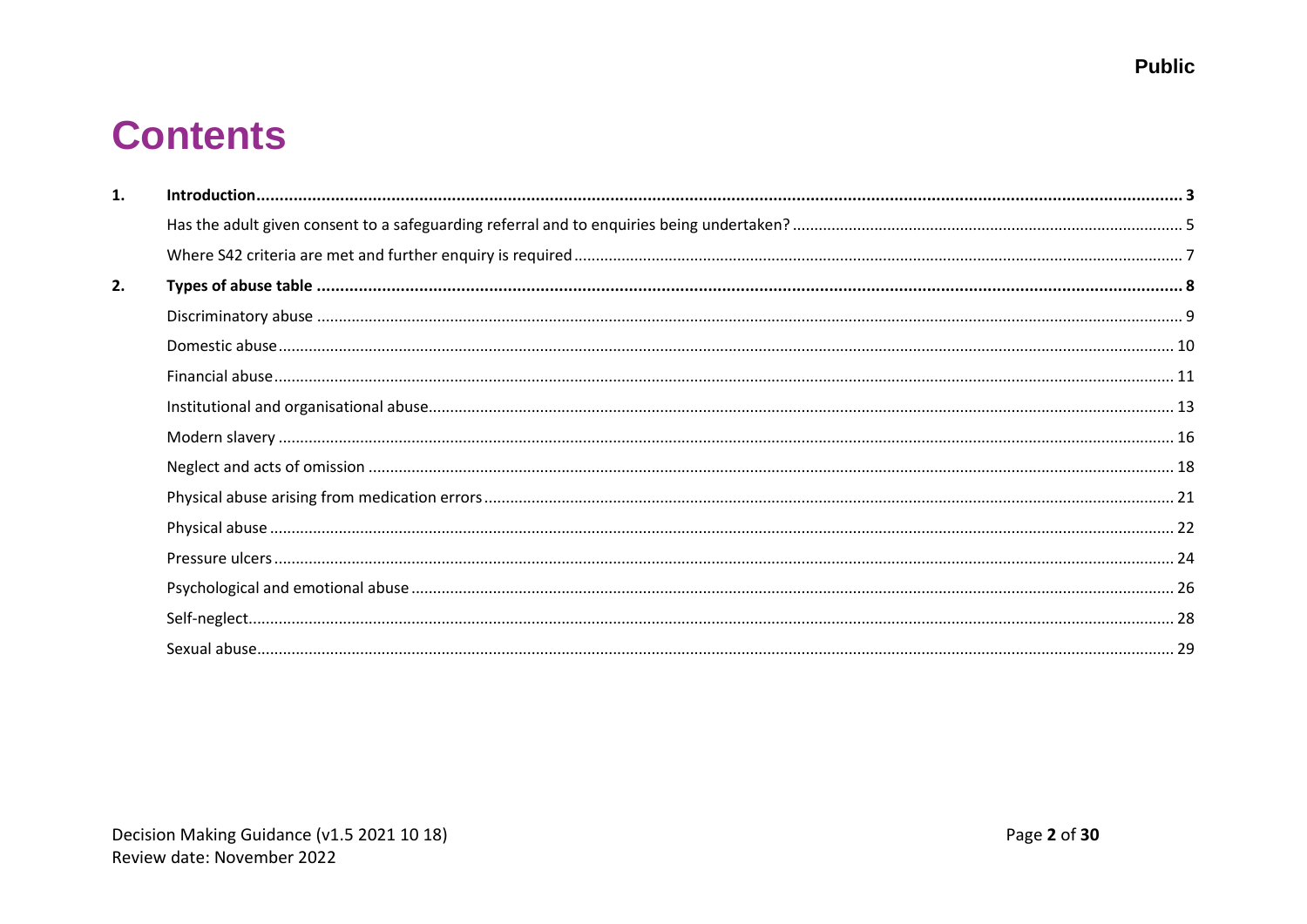# <span id="page-2-0"></span>**1. Introduction**

This document is designed to provide guidance to inform decision-making in relation to completing adult safeguarding referrals and should be used in conjunction with the [Derbyshire and Derby Safeguarding Adults Policy and Procedures.](https://www.derbyshiresab.org.uk/professionals/policies-and-procedures.aspx) The guidance is not a substitute for professional judgement, nor does it set rigid guidance for practitioners: it is to be used as a framework to inform decision-making. If there is any doubt, the safeguarding process should be followed.

"Safeguarding duties apply to an adult who:

- Has needs for care and support (whether or not the Local Authority is meeting any of those needs);
- Is experiencing, or at risk of abuse or neglect;
- As a result of those care and support needs is unable to protect themselves from either the risk of, or the experience of abuse and neglect".

*(The Care Act 2014)*

#### **A concern meeting this statutory criteria should prompt a safeguarding referral.**

A concern which **does not** meet the criteria for a safeguarding enquiry will still require a response and distinguish between what may be an incident of poor practice, concerns about the quality of care (in any setting) and abuse or neglect, which may often require a professional judgement to be made and consultation with colleagues from other agencies. In these circumstances safeguarding procedures may not be the most appropriate process to follow.

All decisions should be recorded accurately, stating facts and demonstrate defensible decision-making, with any opinions being recorded as such.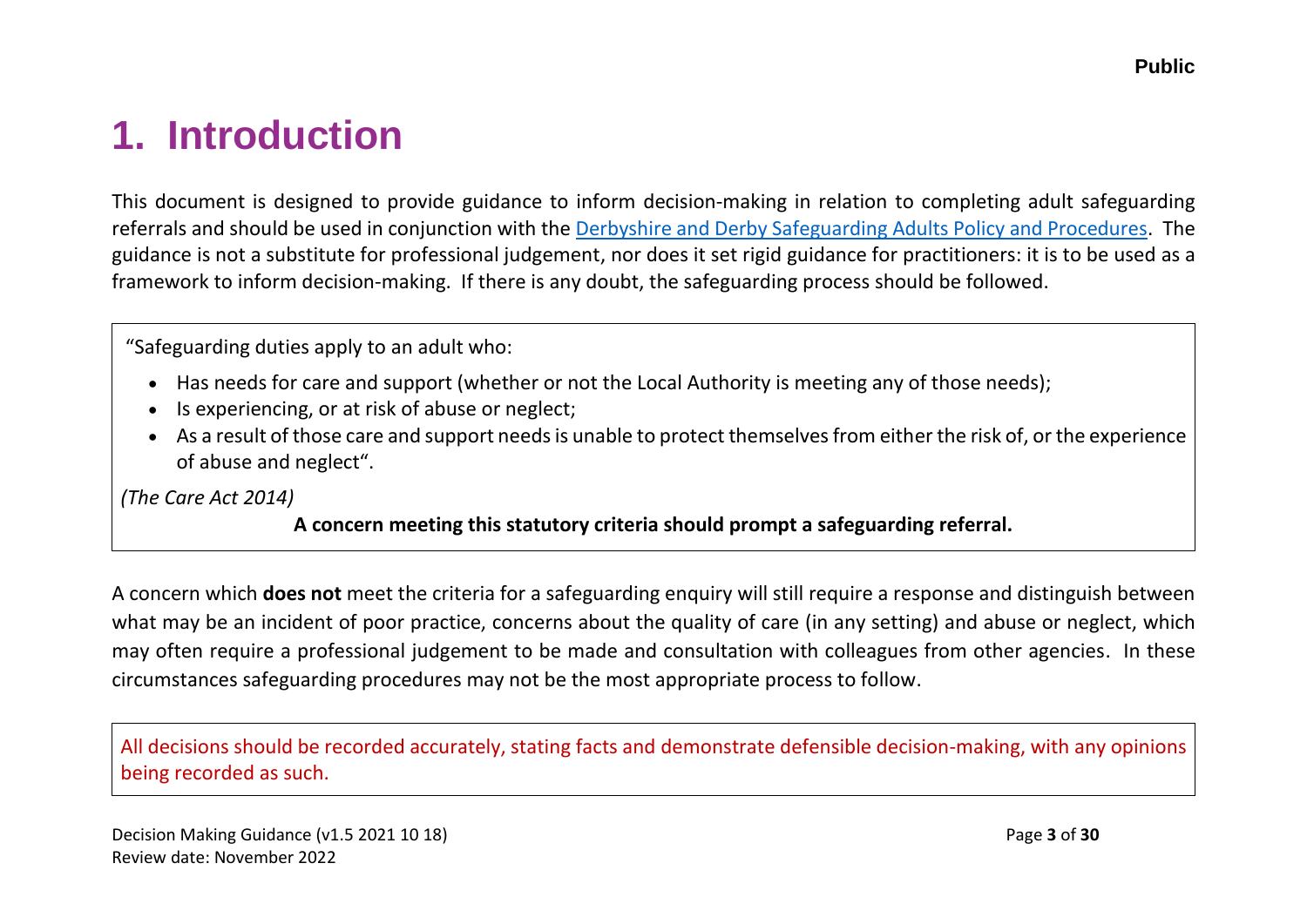#### **Remember:**

Safeguarding is not a substitute for:

- A provider's responsibility to provide high quality care and support;
- The Care Quality Commission (CQC) ensuring that regulated providers comply with standards of care and take enforcement action as appropriate;
- Contract and commissioning teams assuring themselves of the safety and effectiveness of commissioned services;
- Police using core duties to protect life and property and prevent, investigate and detect crime.
	- o Where a crime is suspected, a referral should be made to the appropriate Police authority.

Incidents of poor practice and concerns about quality of care could be addressed via contract monitoring and quality assurance and compliance processes, reviews (of services and needs), HR processes, complaints processes and sign-posting to other services – this list not exhaustive. If internal enquiries are found to meet the safeguarding adults criteria, a safeguarding adults referral should be completed and sent to the local authority.

**PLEASE REMEMBER:** to share information as appropriate with DCC/NHS Contracts and Commissioning Team, so they can collate all relevant information and take any further appropriate action.

All decisions must be recorded accurately: stating facts, demonstrating defensible decision-making and identifying clearly where professional opinion is provided.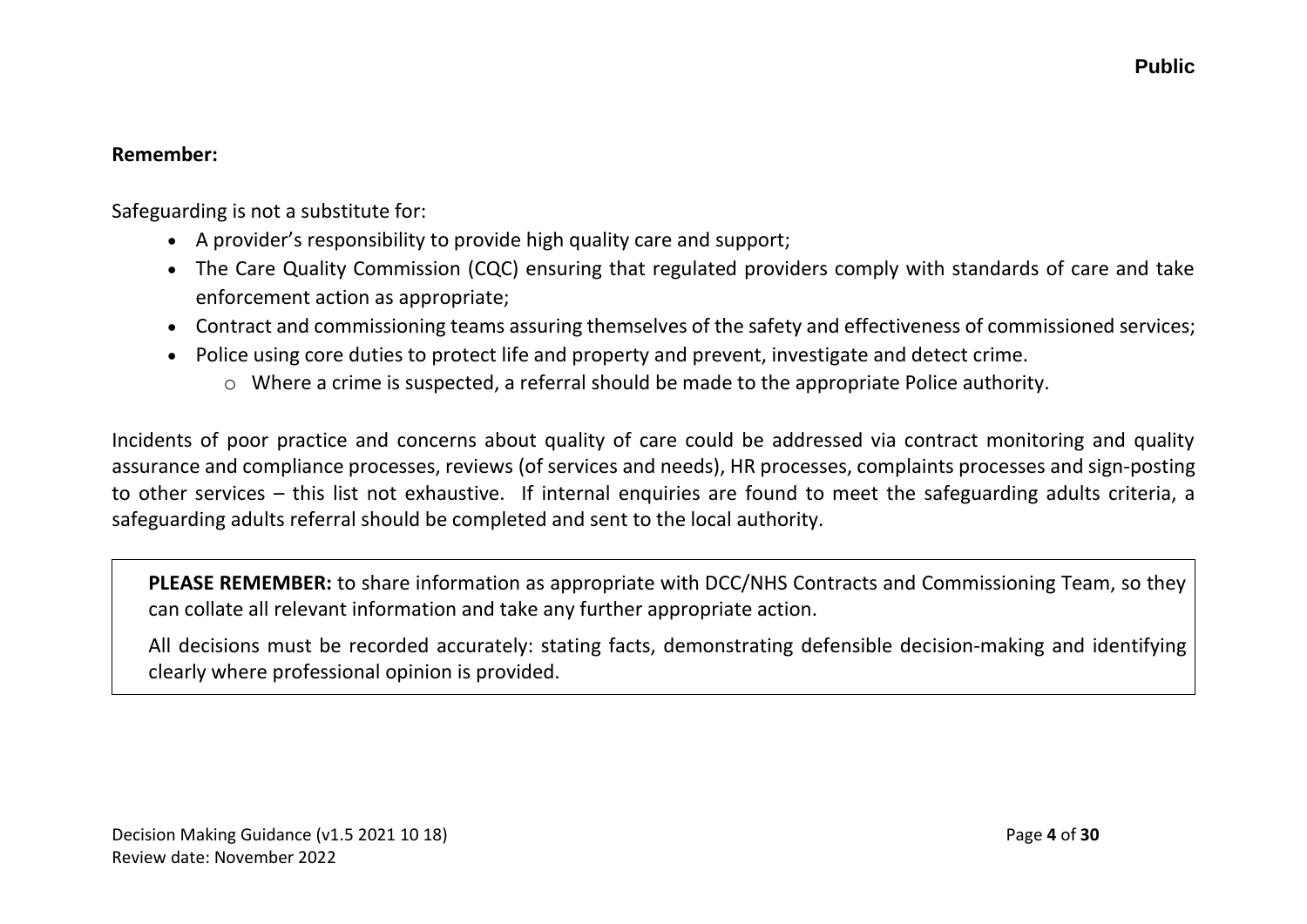**The most appropriate and proportionate response and process should be followed to ensure the concern is responded to correctly and in a timely manner. The presenting situation/concern may also require other processes to take place alongside a safeguarding enquiry.**

The circumstances reported in the safeguarding referral and initial enquiries will determine the nature/urgency of response.

The best practice approach to choice and risk should be that adults have the right to live their lives to the full and make what others may consider to be unwise decisions/lifestyle choices. A balance between empowering the adult to make choices and take informed risks against potentially harmful decisions, which may put themselves or others at risk, should be sought.

Any risk assessment should be reviewed at all stages of the safeguarding process/enquiries.

Anxiety around supporting people to take reasonable risks can prevent them from doing daily living tasks that most people take for granted. Practice should be about striking a balance between facilitating and supporting the wishes of the adult, professional responsibility and the potential risk to others.

**Making Safeguarding Personal**places the adult with care and support needs at the centre of all safeguarding interventions – it is essential to ascertain what the adult's desired outcomes are as a result of safeguarding enquiries.

### <span id="page-4-0"></span>**Has the adult given consent to a safeguarding referral and to enquiries being undertaken?**

• Consent is not required if there is a risk to public protection, other adults with care and support needs, or children are at risk.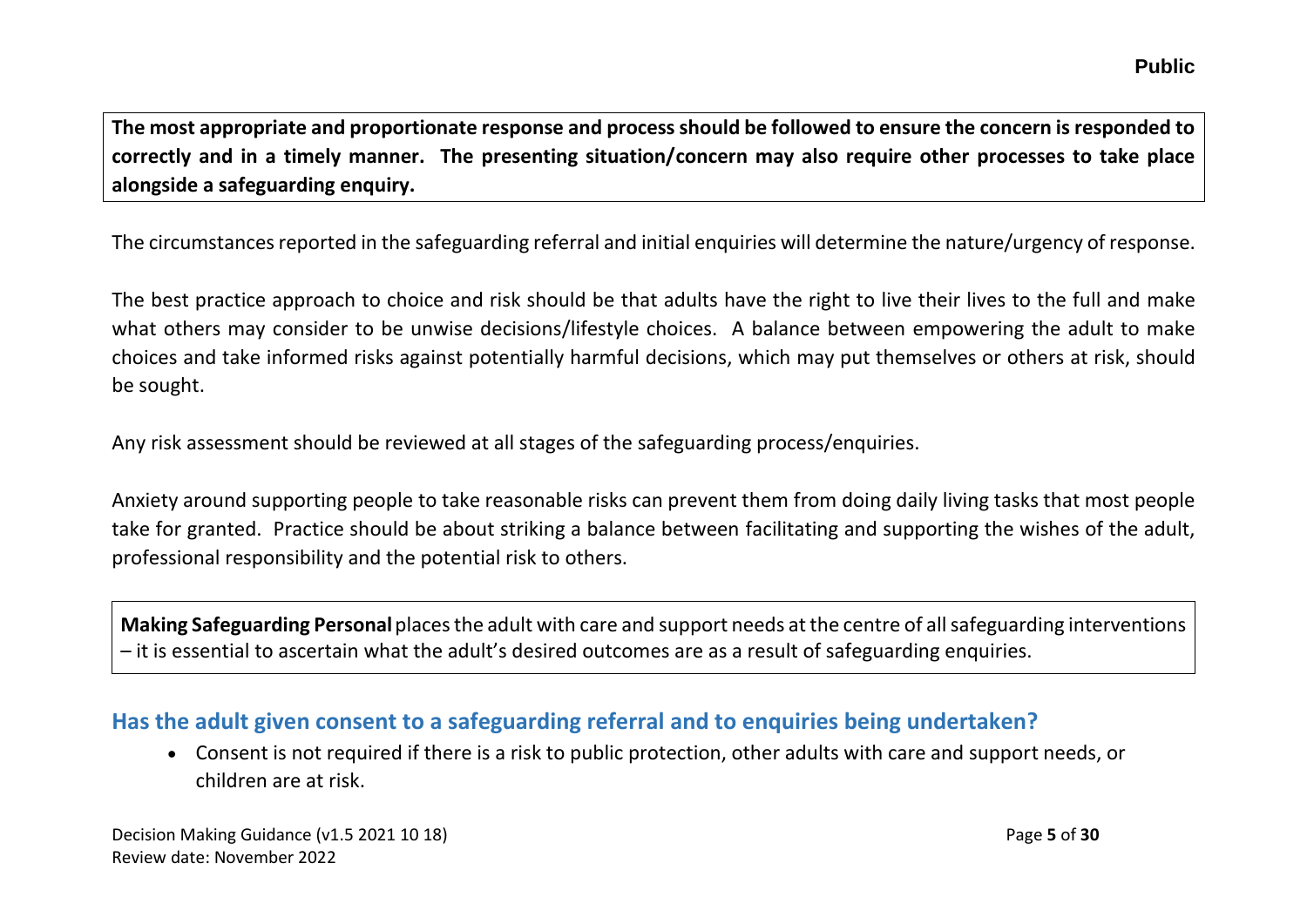- Is the adult able to protect themselves at a time when a decision needs to be made, or an action to protect needs to be made? Does the adult lack [mental capacity?](https://derbyshiresab-preview.derbyshire.gov.uk/professionals/mental-capacity-act.aspx)
- Is there evidence of, or concern about, coercion, threats, or intimidation?
- What is the impact on the adult's health, independence and wellbeing?
- Is there indication that the abuse could be repeated, or even escalate?
- Consider the seriousness of the harm caused, or the potential for serious harm.
- Is the adult able to make a decision about raising the safeguarding concern? (consider coercion and control)

The safeguarding referral should provide all relevant information to inform and support initial enquiries, **which should consider:**

- **Any immediate risks to the adult and others, and take action to address as appropriate –** *if there are concerns a crime has been committed, the Police should be contacted***;**
- Any further information received from the referrer;
- How the outcomes of the adult will be achieved, reflecting the adult's wishes, wherever possible;
- How the adult will be involved from the beginning of the enquiry, unless there are exceptional circumstances that are believed would increase the risk of abuse;
- The need to arrange for an independent advocate if the adult has substantial difficulty being involved and where there is no-one to support them;
- If it is determined that the referral does not meet the criteria for a [S42 enquiry,](https://derbyshiresab-preview.derbyshire.gov.uk/professionals/section-42-enquiries.aspx) consider if other options/interventions are more appropriate, e.g., an assessment for care services, VARM, sign-posting to other services.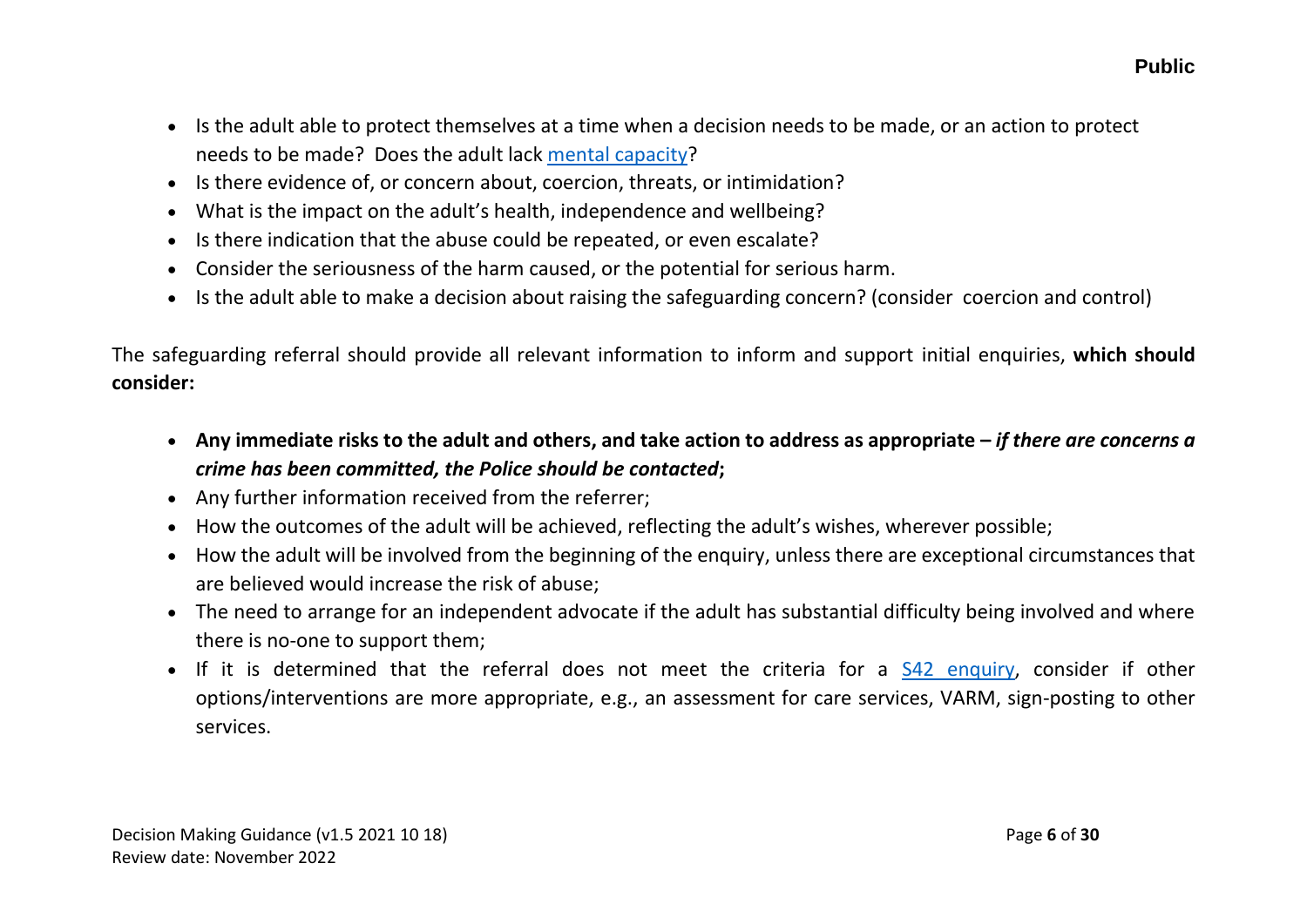### <span id="page-6-0"></span>**Where S42 criteria are met and further enquiry is required**

- Decide what further information is required, proportionate to the concern, and if the Local Authority or others are best placed to undertake further enquiries;
- These enquiries should again be proportionate to the concerns and should focus on how to best work with the adult to achieve their outcomes;
- Determine what other actions are required to protect the adult and/or others from further risk of abuse;
- Complete the [S42 Enquiry Request](https://derbyshiresab-preview.derbyshire.gov.uk/professionals/section-42-enquiries.aspx) Form and email it to all agencies/colleagues who are being asked to complete enquiries – the referral form should be completed as comprehensively as possible;
- Next steps meeting/safety planning meeting or telephone discussion to be completed as appropriate and necessary;
- The rationale and defensible decision for closure of safeguarding should be recorded and shared with all involved;
- Further information about [Section 42 enquiries](https://derbyshiresab-preview.derbyshire.gov.uk/professionals/section-42-enquiries.aspx) is available on the Derbyshire Safeguarding Adults Board website.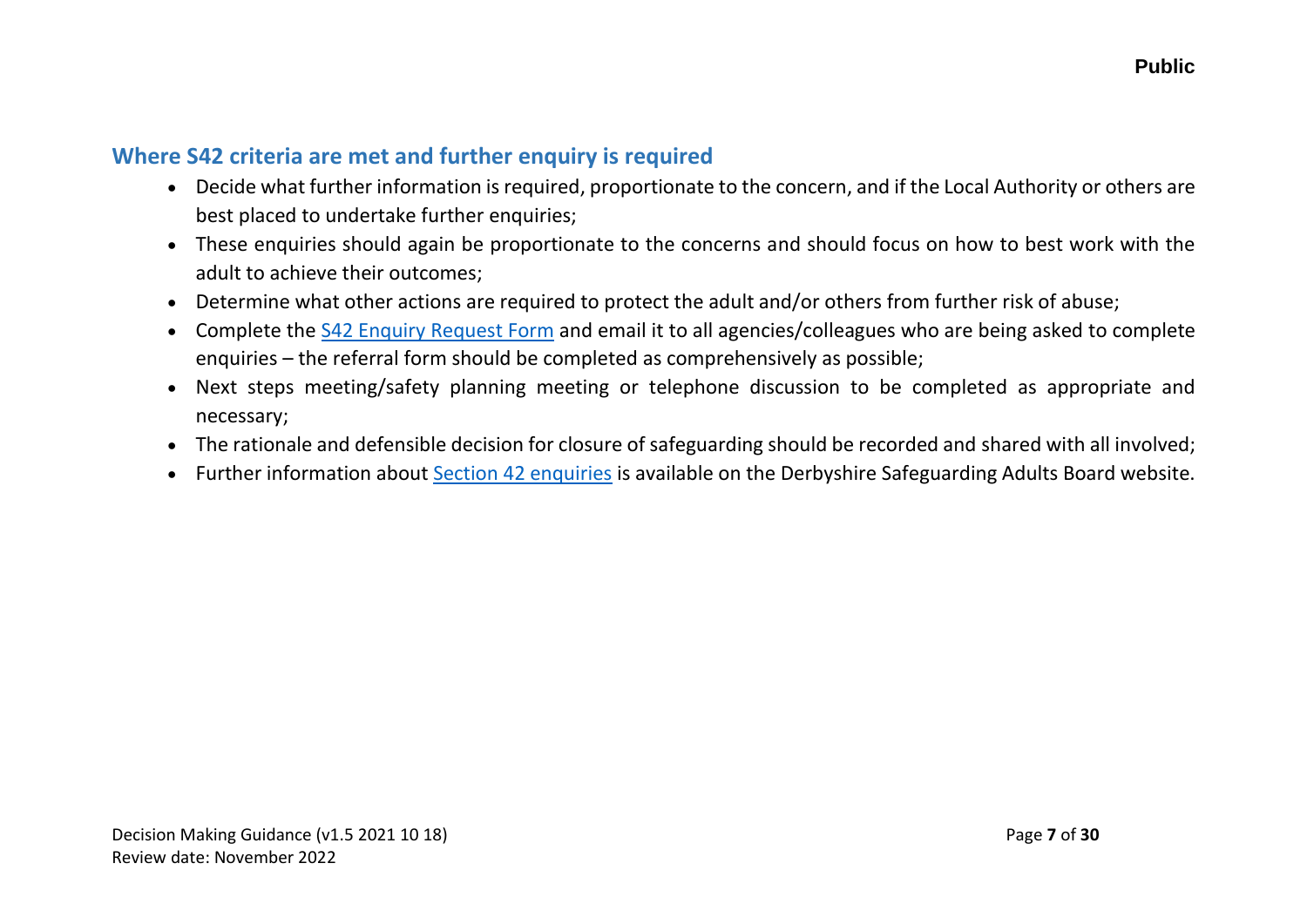# <span id="page-7-0"></span>**2. Types of abuse table**

**The table below identifies the level of concern (lower/medium-higher/serious-urgent) in the context of each type of abuse. Examples of concerns at each level are provided for guidance – they are not exhaustive and professional judgement inform decision-making.**

| <b>Type of abuse</b> | <b>Examples of</b><br>Lower<br>level concerns<br>May not meet S42 criteria.<br>Outcomes may include<br>providing advice and<br>information. | <b>Examples of</b><br>Medium - Higher<br>level concerns<br>$-$ S42 criteria met.                                                                                                 | <b>Examples of</b><br>Serious - Urgent<br>level concerns<br>(urgent Police response may be<br>required)<br>- S42 criteria met.                                                                                             |
|----------------------|---------------------------------------------------------------------------------------------------------------------------------------------|----------------------------------------------------------------------------------------------------------------------------------------------------------------------------------|----------------------------------------------------------------------------------------------------------------------------------------------------------------------------------------------------------------------------|
|                      | May not meet S42 criteria.<br><b>Outcomes may include providing</b><br>advice and information.                                              | S42 criteria met.<br>$\bullet$<br><b>Further information about Section</b><br>42 enquiries is available on the<br><b>Derbyshire Safeguarding Adults</b><br><b>Board website.</b> | Immediate response may be<br>required.<br>S42 criteria met.<br>$\bullet$<br><b>Further information about Section</b><br>42 enquiries is available on the<br><b>Derbyshire Safeguarding Adults</b><br><b>Board website.</b> |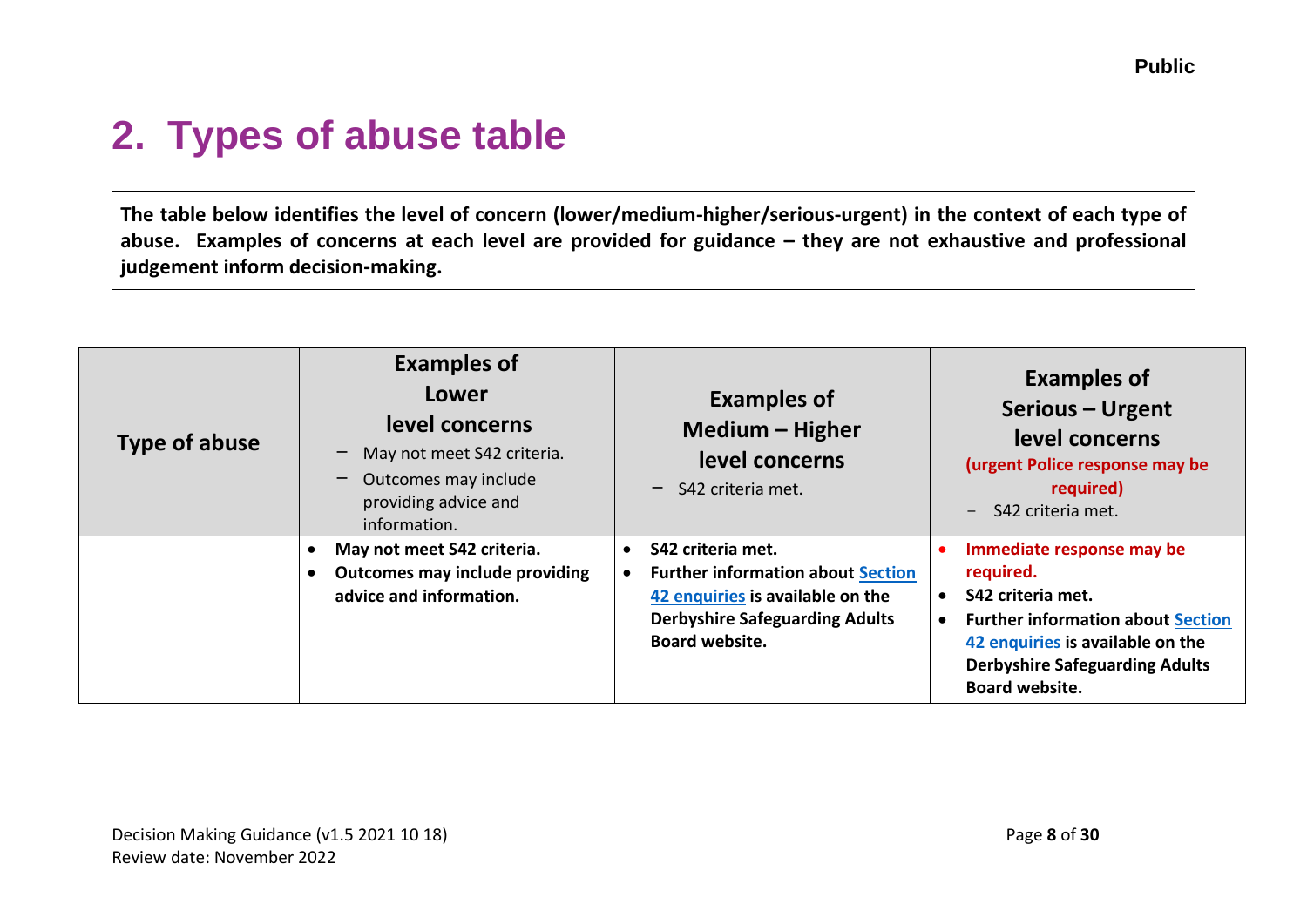## <span id="page-8-0"></span>**Discriminatory abuse**

| <b>Type of abuse</b>           | <b>Examples of</b><br>Lower<br>level concerns<br>May not meet S42 criteria.<br>Outcomes may include<br>providing advice and<br>information.                                                                                                                                                                                                                   | <b>Examples of</b><br>Medium - Higher<br>level concerns<br>S42 criteria met.                                                                                                                                                                                                                                                                                                                                                                                                                                                                                           | <b>Examples of</b><br>Serious - Urgent<br>level concerns<br>(urgent Police response may be<br>required)<br>S42 criteria met.                                                                                                                                                                                                                                                                                                                                                                                                                                                                                                    |
|--------------------------------|---------------------------------------------------------------------------------------------------------------------------------------------------------------------------------------------------------------------------------------------------------------------------------------------------------------------------------------------------------------|------------------------------------------------------------------------------------------------------------------------------------------------------------------------------------------------------------------------------------------------------------------------------------------------------------------------------------------------------------------------------------------------------------------------------------------------------------------------------------------------------------------------------------------------------------------------|---------------------------------------------------------------------------------------------------------------------------------------------------------------------------------------------------------------------------------------------------------------------------------------------------------------------------------------------------------------------------------------------------------------------------------------------------------------------------------------------------------------------------------------------------------------------------------------------------------------------------------|
| <b>Discriminatory</b><br>abuse | Isolated incident or teasing, rude<br>behaviour motivated by prejudicial<br>attitudes - little or no harm, or<br>distress caused;<br>Care planning where specific<br>diversity needs are not addressed<br>or provided for in an isolated<br>incident;<br><b>Actions could include further</b><br>training, disciplinary, complaints<br>procedures being used. | Consider cumulative lower-level<br>concerns;<br>On-going failure to access services<br>due to diversity issues;<br>Experience of on-going ASB (anti-<br>social behaviour) due to diversity<br>issues;<br>Hate crime - infrequent, but<br>recurrent incidents motivated by<br>prejudice based on disability, race,<br>religion, sexuality, gender identity,<br>age, which results in intimidation,<br>emotional distress, loss of<br>confidence and dignity;<br>On-going failure to support the<br>adult to access places of worship,<br>which causes distress or harm. | Hate crime - serious or recurrent<br>$\bullet$<br>incidents motivated by prejudice<br>based on disability, race, religion,<br>sexuality, gender identity, age<br>resulting in harm or impacting on<br>wellbeing;<br>The above could include<br>$\bullet$<br>humiliation on a regular basis,<br>discriminatory threats of harm and<br>withholding services;<br>Discriminatory threats of harm,<br>civil liberties, withholding services;<br>Honour-based violence;<br>$\bullet$<br>Potential risk to self and public<br>$\bullet$<br>safety due to a risk of<br>radicalisation.<br>Female Genital Mutilation (FGM),<br>$\bullet$ |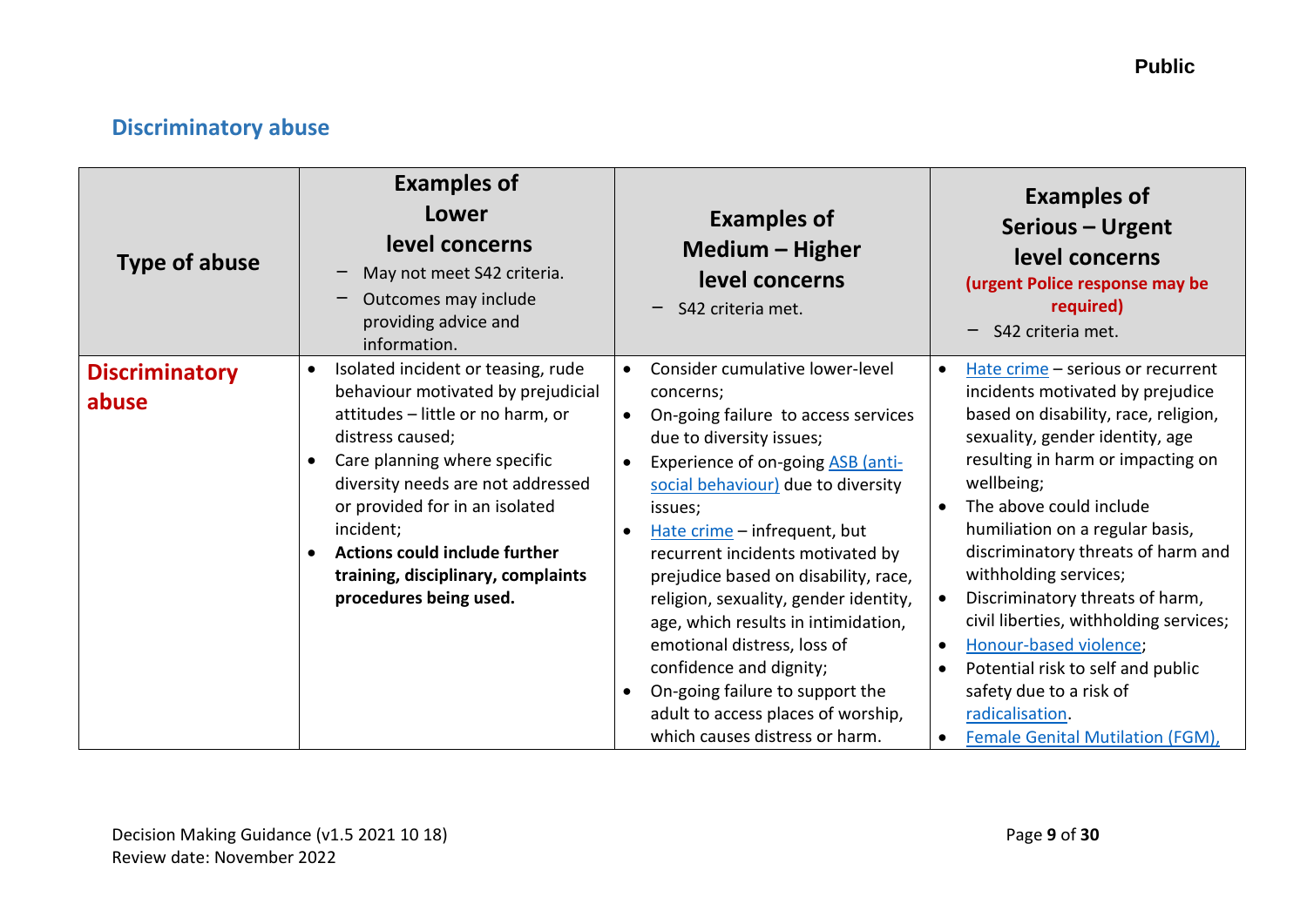## <span id="page-9-0"></span>**Domestic abuse**

| Type of abuse                           | <b>Examples of</b><br>Lower<br>level concerns<br>May not meet S42 criteria.<br>Outcomes may include providing<br>advice and information.                                                                                    | <b>Examples of</b><br>Medium – Higher<br>level concerns<br>$-$ S42 criteria met.                                                                                                                                                                                                                                                                                                                                                  | <b>Examples of</b><br>Serious - Urgent<br>level concerns<br>(urgent Police response may be<br>required)<br>S42 criteria met.                                                                                                                                                                                                                                                                                                                                |
|-----------------------------------------|-----------------------------------------------------------------------------------------------------------------------------------------------------------------------------------------------------------------------------|-----------------------------------------------------------------------------------------------------------------------------------------------------------------------------------------------------------------------------------------------------------------------------------------------------------------------------------------------------------------------------------------------------------------------------------|-------------------------------------------------------------------------------------------------------------------------------------------------------------------------------------------------------------------------------------------------------------------------------------------------------------------------------------------------------------------------------------------------------------------------------------------------------------|
| <b>Domestic abuse</b>                   | One off incident with no injury or<br>$\bullet$<br>harm experienced;                                                                                                                                                        | Protective factors in place;<br>Children in house - refer to                                                                                                                                                                                                                                                                                                                                                                      | Threats to kill;<br>$\bullet$<br>Assault causing serious harm;                                                                                                                                                                                                                                                                                                                                                                                              |
| Refer to the Police, as<br>appropriate. | Victim reports no current concerns<br>$\bullet$<br>or fears;<br>Occasional taunts or verbal<br>outbursts;<br>Able to make own decisions<br>concerning aspects of daily living;<br>Protective factors in place.<br>$\bullet$ | Children's Services;<br>Unexplained marks, bruises, hand<br>marks;<br>Subject to controlling behaviour;<br>Occasional outbursts of<br>verbal/physical abuse;<br>No access to medical care;<br>$\bullet$<br>Unable to access professionals for<br>support, i.e., health care;<br>Accumulation of incidents and<br>harassment;<br>No access to, or control over,<br>finances;<br>Experiences constant fear;<br>Stalking/harassment. | Use of objects as a weapon during<br>an assault;<br>Subjected to frequent, or escalating,<br>violent behaviour;<br>Sexual assault or rape<br>$\bullet$<br>Subject to severe controlling<br>behaviour;<br>Subject to stalking behaviour;<br>Experiences constant fear of harm;<br>Forced marriage;<br>$\bullet$<br>Honour-based violence;<br>Use of a weapon;<br>$\bullet$<br>Further information is available<br>from Safer Derbyshire - domestic<br>abuse. |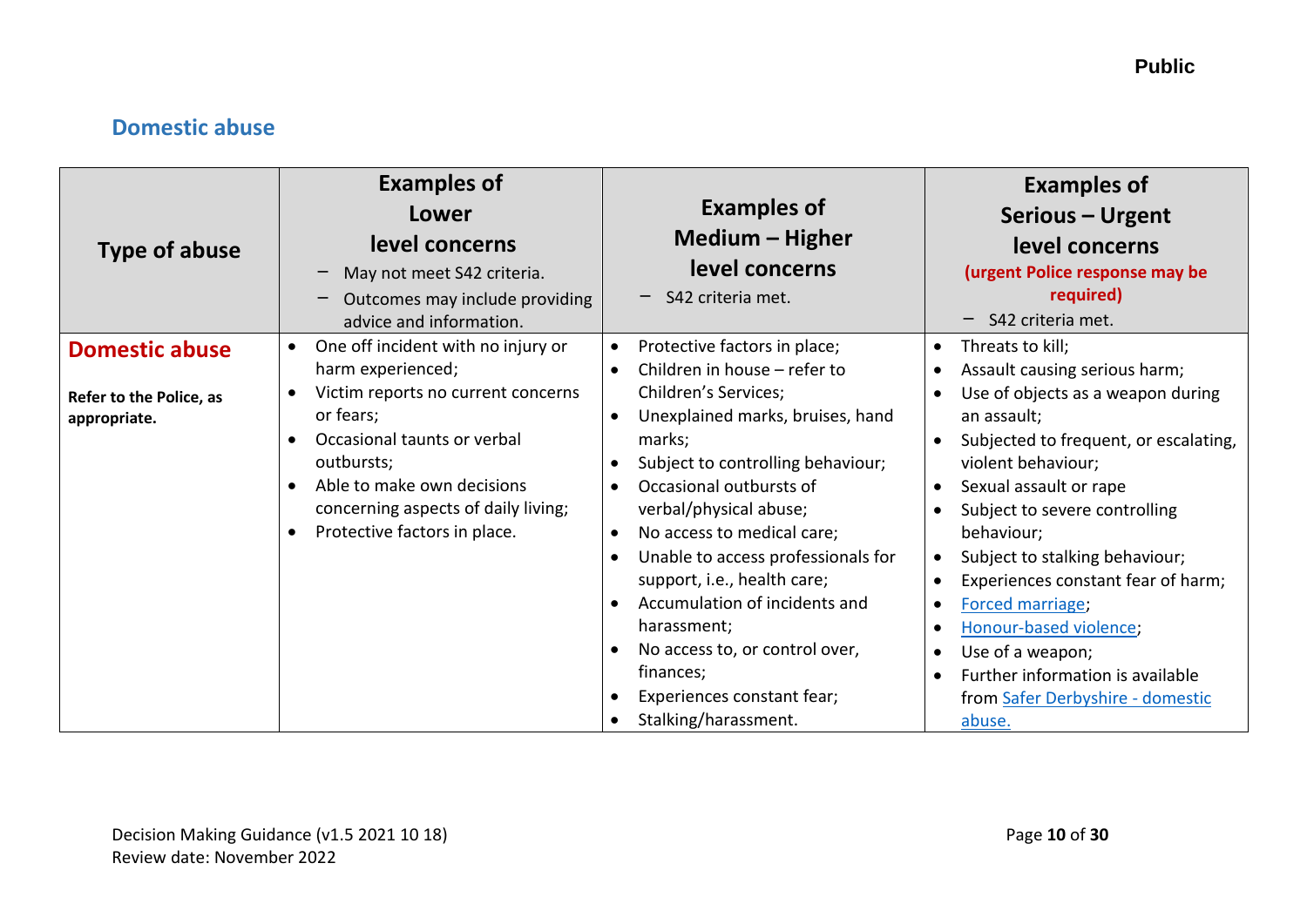## <span id="page-10-0"></span>**Financial abuse**

| <b>Type of abuse</b>                                                                                                                                                                                     | <b>Examples of</b><br>Lower<br>level concerns<br>May not meet S42 criteria.<br>Outcomes may include<br>providing advice and<br>information.                                                                                                                                                                                                                                                                                                                                                                                                              | <b>Examples of</b><br>Medium - Higher<br>level concerns<br>S42 criteria met.                                                                                                                                                                                                                                                                                                                                                                                                                                                                                                   | <b>Examples of</b><br>Serious – Urgent<br>level concerns<br>(urgent Police response may be<br>required)<br>S42 criteria met.                                                                                                                                                                                                                                                                                                                                                                            |
|----------------------------------------------------------------------------------------------------------------------------------------------------------------------------------------------------------|----------------------------------------------------------------------------------------------------------------------------------------------------------------------------------------------------------------------------------------------------------------------------------------------------------------------------------------------------------------------------------------------------------------------------------------------------------------------------------------------------------------------------------------------------------|--------------------------------------------------------------------------------------------------------------------------------------------------------------------------------------------------------------------------------------------------------------------------------------------------------------------------------------------------------------------------------------------------------------------------------------------------------------------------------------------------------------------------------------------------------------------------------|---------------------------------------------------------------------------------------------------------------------------------------------------------------------------------------------------------------------------------------------------------------------------------------------------------------------------------------------------------------------------------------------------------------------------------------------------------------------------------------------------------|
| <b>Financial abuse</b><br>For all safeguarding referrals<br>regarding a person in a<br>position of trust,<br>consideration should be<br>given to consultation with<br>the Police.<br>See PIPOT guidance. | Isolated incident of a small amount<br>of money, food, belongings going<br>missing $-$ quality of life of the adult<br>is not affected and no distress<br>caused;<br>Isolated incident of staff borrowing<br>items from service users, with their<br>consent - items returned to service<br>user;<br>Isolated incident of staff taking the<br>'one free' from 'buy one get one<br>free' offers, and accruing reward<br>points on their own cards when<br>shopping for service users;<br>Transactions with money are not<br>recorded routinely, safely or | Adult not routinely involved in<br>$\bullet$<br>decisions about their finances -<br>how it is spent or kept safe;<br>Mental capacity should be<br>routinely considered;<br>Money kept in a joint bank account<br>with no clarity of management or<br>equity of access;<br>Failure to meet agreed<br>contributions to care costs by<br>families, or personal allowance not<br>given to adult in care home;<br>Failure to assess mental capacity<br>$\bullet$<br>where it is suspected, or clear that<br>it is in question, and harm is<br>caused, e.g., exploitation, financial | Theft by a person in a position of<br>trust;<br>Fraud, exploitation, of benefits,<br>$\bullet$<br>income, property, will;<br>Misuse of Lasting Power of<br>Attorney;<br>Doorstep crime and loan sharks;<br>Actions not taken in the adult's<br>best interests where they lack<br>mental capacity to make financial<br>decisions;<br>Adult denied any access to their<br>finances;<br>Modern slavery;<br>$\bullet$<br>Further information is available<br>$\bullet$<br>from Safer Derbyshire - fraud and |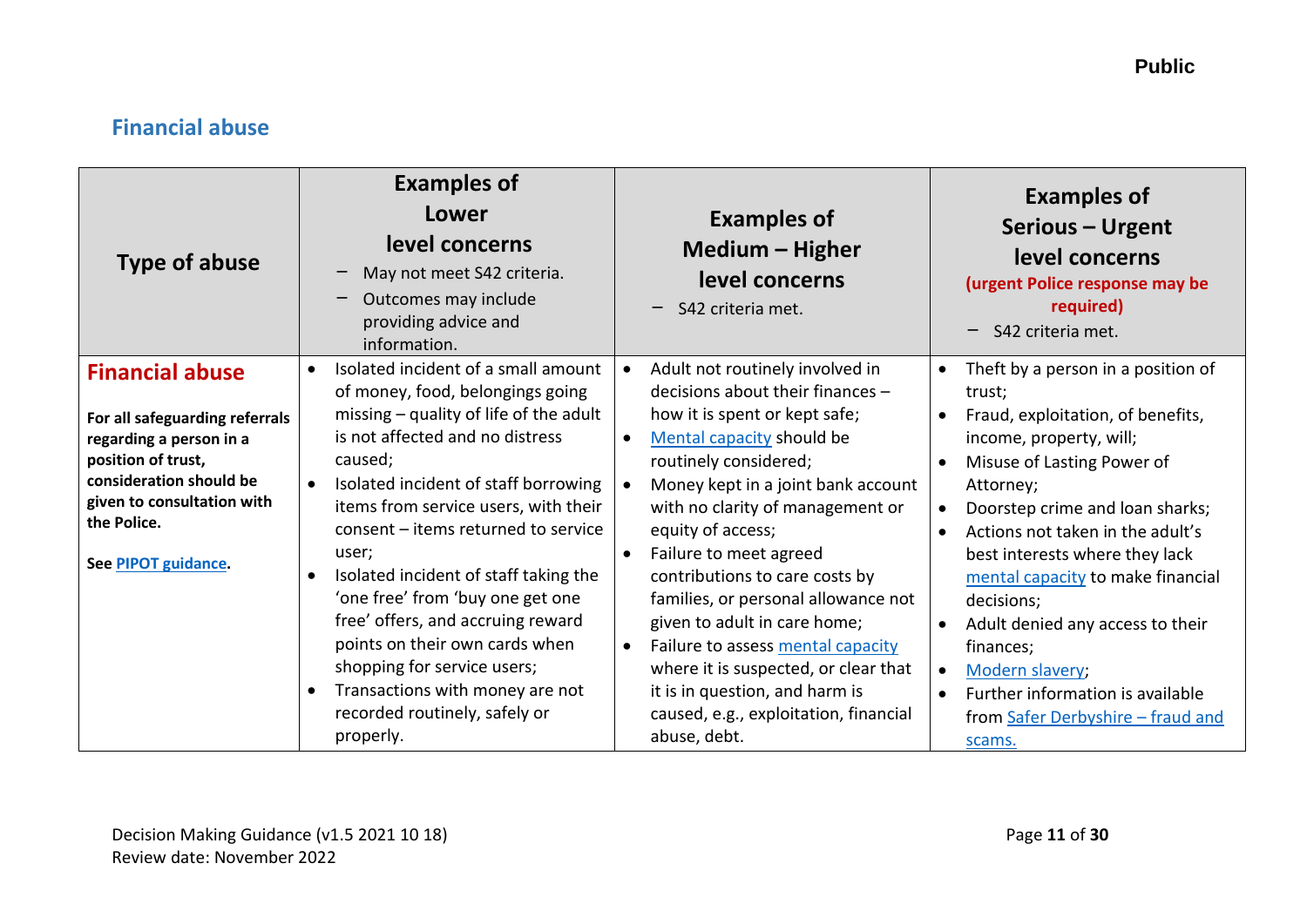| Type of abuse | <b>Examples of</b><br><b>Lower</b><br>level concerns<br>May not meet S42 criteria.<br>$-$ Outcomes may include<br>providing advice and<br>information. | <b>Examples of</b><br>Medium - Higher<br>level concerns<br>$-$ S42 criteria met. | <b>Examples of</b><br>Serious - Urgent<br>level concerns<br>(urgent Police response may be<br>required)<br>S42 criteria met.<br>$\qquad \qquad -$ |
|---------------|--------------------------------------------------------------------------------------------------------------------------------------------------------|----------------------------------------------------------------------------------|---------------------------------------------------------------------------------------------------------------------------------------------------|
|               | Actions could include further<br>training, disciplinary, complaints<br>procedures.                                                                     |                                                                                  |                                                                                                                                                   |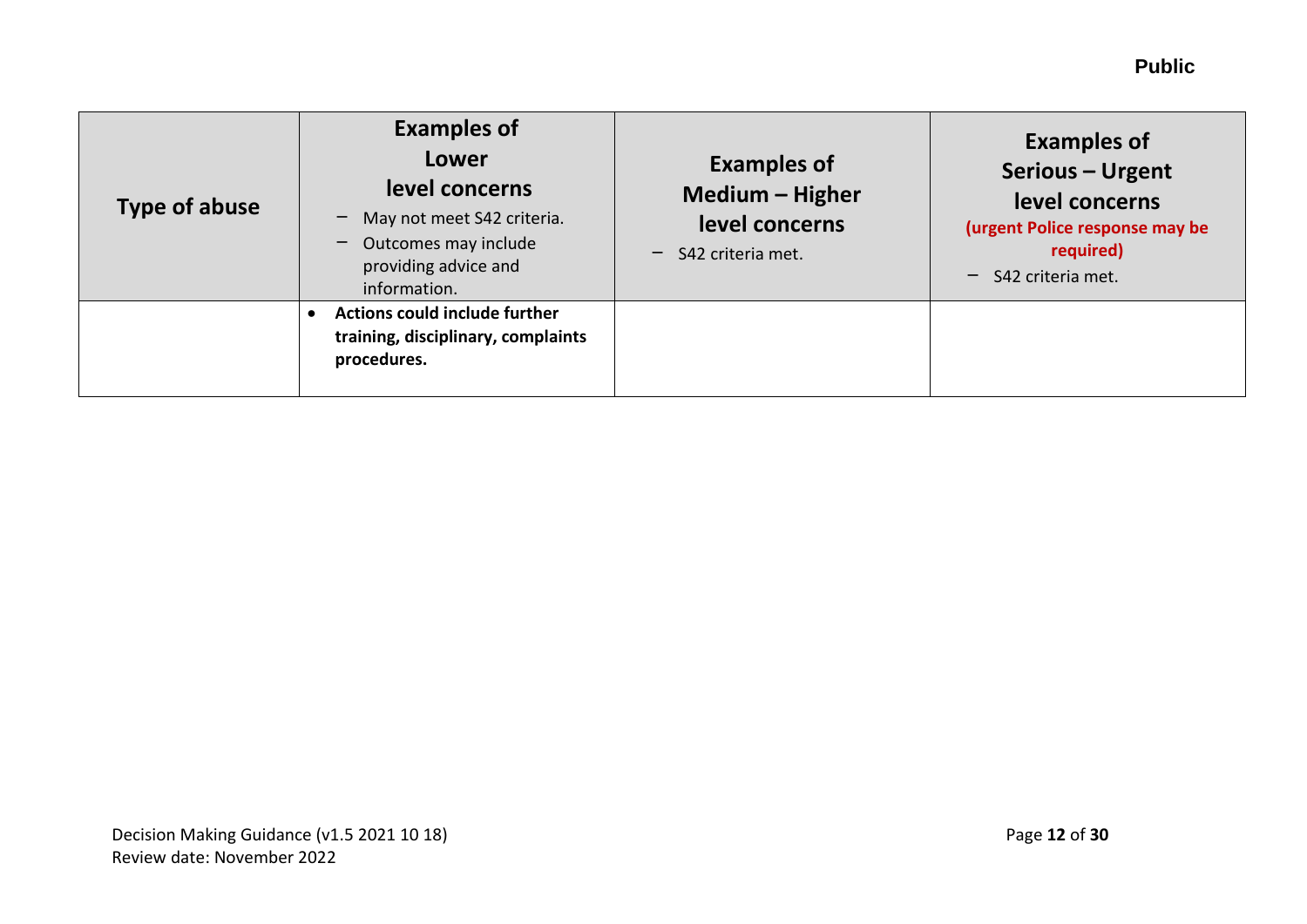## <span id="page-12-0"></span>**Institutional and organisational abuse**

| <b>Type of abuse</b>                                                                                                                                                                                | <b>Examples of</b><br>Lower<br>level concerns<br>May not meet S42 criteria.<br>Outcomes may include<br>providing advice and<br>information.                                                                                                                                                                                                                                                                                                                                                                                                                                                                       | <b>Examples of</b><br>Medium - Higher<br>level concerns<br>S42 criteria met.                                                                                                                                                                                                                                                                                                                                                                                                                                                                                                            | <b>Examples of</b><br>Serious - Urgent<br>level concerns<br>(urgent Police response may be<br>required)<br>S42 criteria met.                                                                                                                                                                                                                                                                                                                                                                                                                      |
|-----------------------------------------------------------------------------------------------------------------------------------------------------------------------------------------------------|-------------------------------------------------------------------------------------------------------------------------------------------------------------------------------------------------------------------------------------------------------------------------------------------------------------------------------------------------------------------------------------------------------------------------------------------------------------------------------------------------------------------------------------------------------------------------------------------------------------------|-----------------------------------------------------------------------------------------------------------------------------------------------------------------------------------------------------------------------------------------------------------------------------------------------------------------------------------------------------------------------------------------------------------------------------------------------------------------------------------------------------------------------------------------------------------------------------------------|---------------------------------------------------------------------------------------------------------------------------------------------------------------------------------------------------------------------------------------------------------------------------------------------------------------------------------------------------------------------------------------------------------------------------------------------------------------------------------------------------------------------------------------------------|
| <b>Institutional and</b><br>$\bullet$<br>organisational<br>abuse<br>$\bullet$<br>These lists are not<br>exhaustive, and reference<br>should be made to other<br>categories within this<br>document. | Care planning documents are not<br>person-centred and of sufficient<br>detail to ensure appropriate care is<br>provided;<br>Support levels as identified in the<br>care plan, e.g., $1:1/2:1$ , are not<br>adhered to, and no harm is<br>reported to have occurred;<br>Lack of opportunity for social and<br>leisure activities and/or a general<br>lack of age-appropriate<br>stimulation;<br>No 'voice' for the adult with care<br>and support needs within their<br>living environment/advocacy not<br>sought where appropriate;<br>Absence of, or inadequate policies,<br>procedures, supervision, training - | On-going concerns about living<br>environment/poor hygiene;<br>Accumulation of concerns/minor<br>incidents;<br>Unsafe staffing levels;<br>$\bullet$<br>Support levels as identified in the<br>care plan, e.g., 1:1/2:1 not adhered<br>to, and harm occurs;<br>Medication errors which affect one<br>$\bullet$<br>or more adult, which may, or may<br>not, result in harm;<br>Hospital discharge without<br>adequate care<br>planning/consideration by the care<br>provider of a change in need and<br>harm occurs;<br>Lack of dignity in respect of choice<br>of clothing; how and when | Unsafe and unhygienic living<br>environment;<br>Inappropriate restraint and<br>possible deprivation of liberty is<br>occurring, and no application for<br>deprivation of liberty considered or<br>made, and best interest is assumed<br>or has been ignored;<br>Excessive or inappropriate<br>responses to challenging<br>behaviour;<br>Over-medicating to manage<br>behaviour; inappropriate sedation.<br>Essential medication not<br>administered; withholding of<br>medication<br>Covert administration of<br>medication without consideration |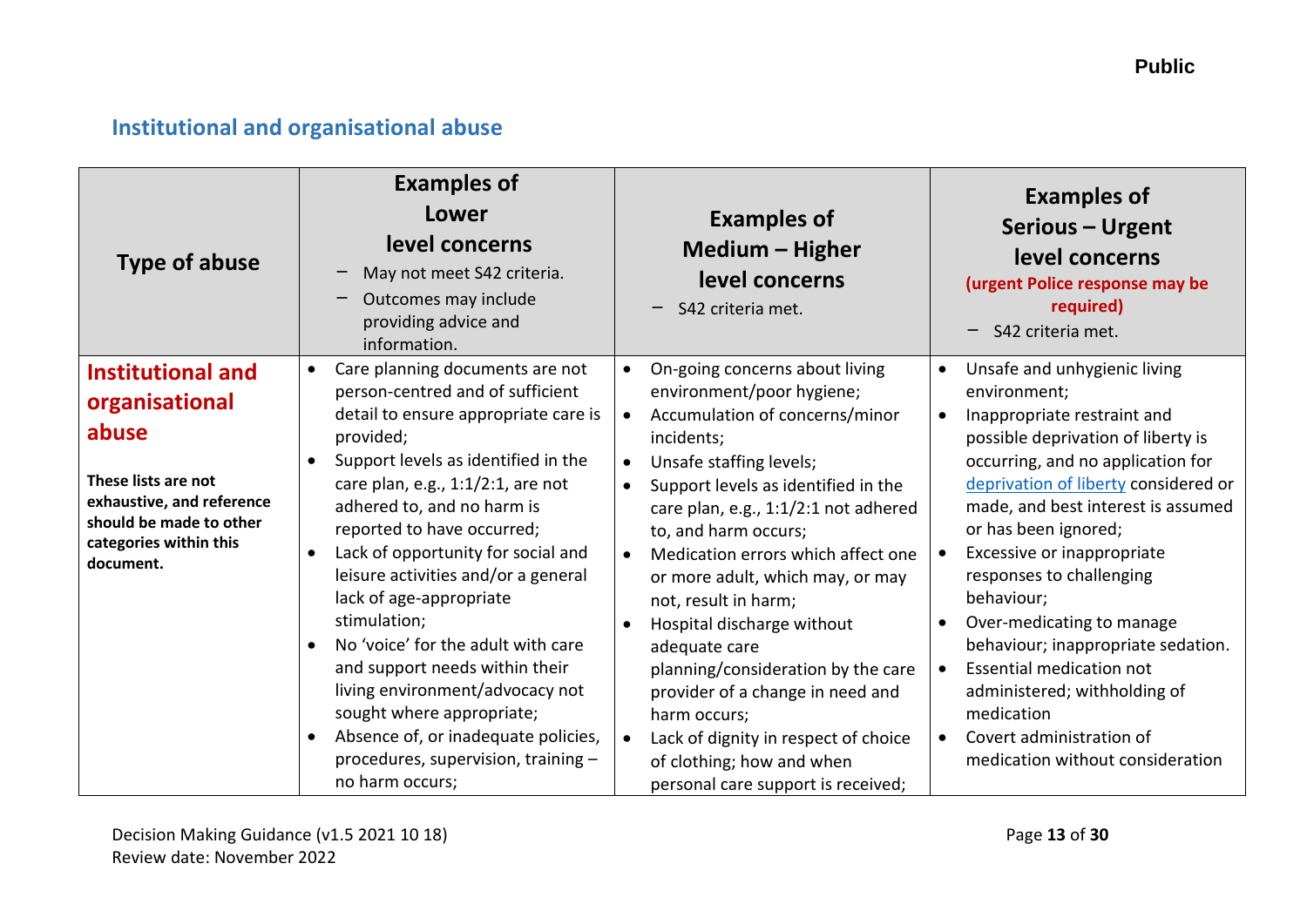| <b>Type of abuse</b>                                               | <b>Examples of</b><br>Lower<br>level concerns<br>May not meet S42 criteria.<br>Outcomes may include<br>providing advice and<br>information.                                                                                                                                                                | <b>Examples of</b><br>Medium - Higher<br>level concerns<br>S42 criteria met.           | <b>Examples of</b><br>Serious - Urgent<br>level concerns<br>(urgent Police response may be<br>required)<br>S42 criteria met.                                                                                                                                                                                                                                                                                                                                                                                                                                                                                                                                      |
|--------------------------------------------------------------------|------------------------------------------------------------------------------------------------------------------------------------------------------------------------------------------------------------------------------------------------------------------------------------------------------------|----------------------------------------------------------------------------------------|-------------------------------------------------------------------------------------------------------------------------------------------------------------------------------------------------------------------------------------------------------------------------------------------------------------------------------------------------------------------------------------------------------------------------------------------------------------------------------------------------------------------------------------------------------------------------------------------------------------------------------------------------------------------|
| <b>Institutional and</b><br>organisational<br>abuse<br>(continued) | Minor environmental concerns;<br>$\bullet$<br>Actions could include a review of<br>$\bullet$<br>care plans, engagement with DCC<br>and CCG contract, commissioning<br>and quality teams. Engagement<br>with agencies such as<br><b>Environmental Health, DCHS/CCG</b><br>safeguarding leads, Fire Service. | set times for getting up/going to<br>bed; lack of choice about dietary<br>preferences. | of ethical or best interest issues, or<br>medical authorisation;<br>Misuse of power by a person in a<br>position of trust;<br>A person in a position of trust<br>$\bullet$<br>entering into an intimate<br>relationship with an adult with care<br>and support needs;<br>Inflexible routines which impact on<br>health and wellbeing, practice,<br>policies and procedures of an<br>organisation which result in harm<br>or denial of choice;<br>Failure to provide ongoing access<br>$\bullet$<br>to health care/appointments;<br>An accumulation of evidence of a<br>failure to keep people<br>safe/consistent ill<br>treatment/pattern of recurring<br>errors; |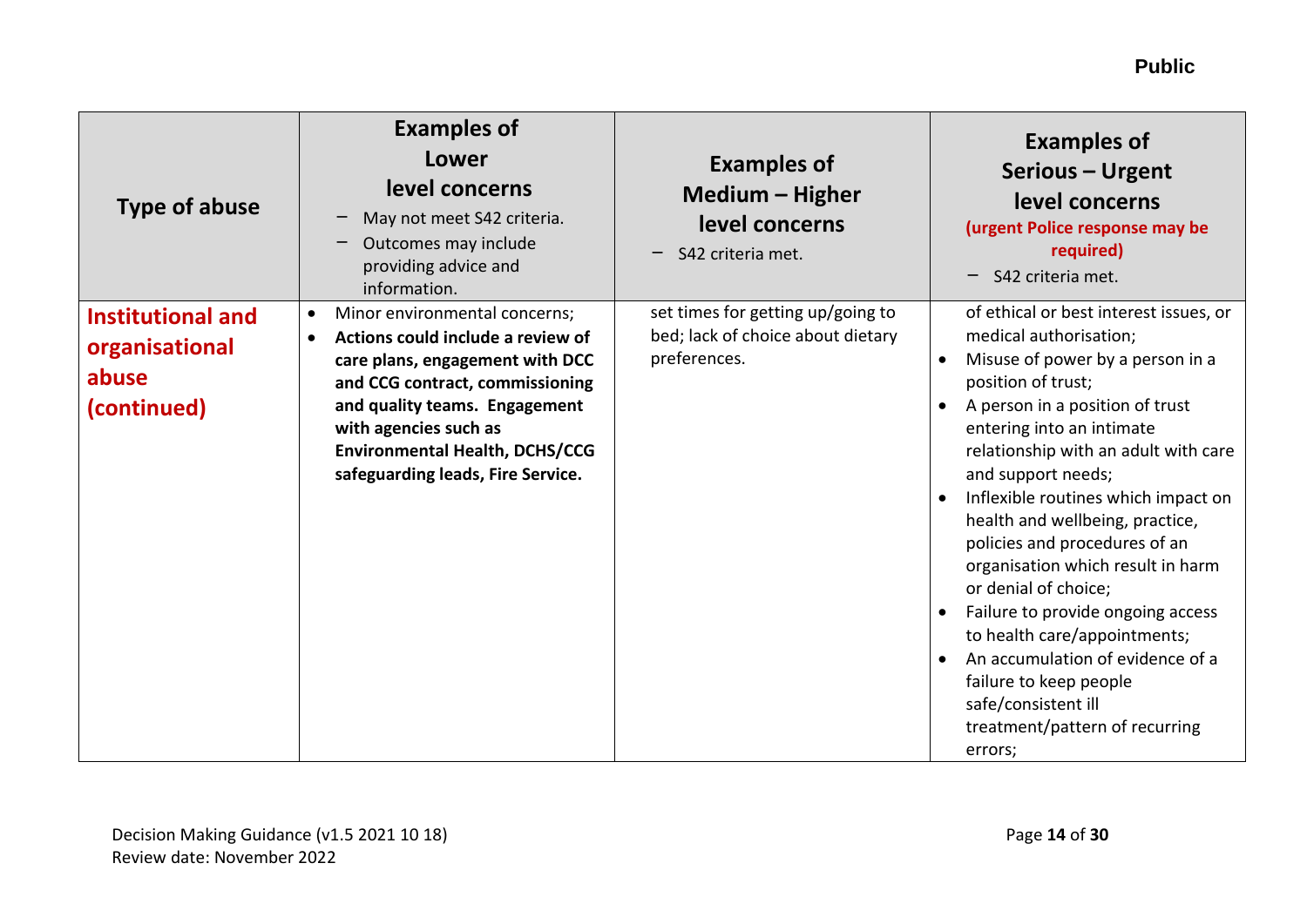| <b>Type of abuse</b>                               | <b>Examples of</b><br>Lower<br>level concerns<br>May not meet S42 criteria.<br>Outcomes may include<br>providing advice and<br>information. | <b>Examples of</b><br>Medium - Higher<br>level concerns<br>S42 criteria met. | <b>Examples of</b><br>Serious - Urgent<br>level concerns<br>(urgent Police response may be<br>required)<br>$-$ S42 criteria met. |
|----------------------------------------------------|---------------------------------------------------------------------------------------------------------------------------------------------|------------------------------------------------------------------------------|----------------------------------------------------------------------------------------------------------------------------------|
| Institutional and<br>organisational<br>(continued) |                                                                                                                                             |                                                                              | Unsafe staffing levels resulting in<br>harm or ability to provide identified<br>levels of care and support.                      |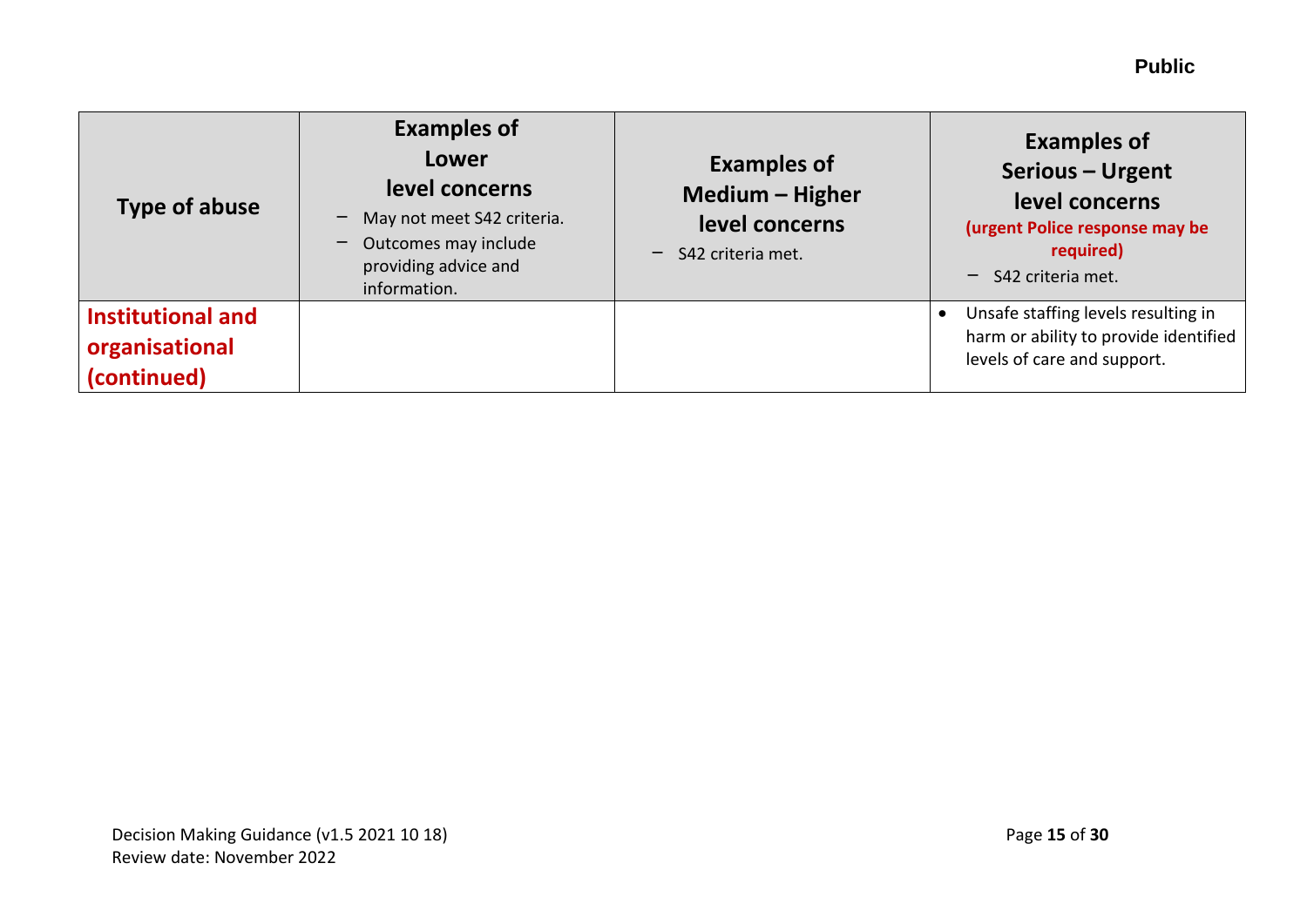## <span id="page-15-0"></span>**Modern slavery**

| <b>Type of abuse</b>                                                                                                                                                                                             | <b>Examples of</b><br>Lower<br>level concerns<br>May not meet S42 criteria.<br>Outcomes may include<br>providing advice and<br>information.                                          | <b>Examples of</b><br><b>Medium - Higher</b><br>level concerns<br>S42 criteria met.                                                                                                                                                                                                                                                                                                                                                                                                                                                                                                                                                                                               | <b>Examples of</b><br>Serious - Urgent<br>level concerns<br>(urgent Police response may be<br>required)<br>S42 criteria met.                                                                                                                                                                                                                                                                                                                                                                                                                                                                                                                         |
|------------------------------------------------------------------------------------------------------------------------------------------------------------------------------------------------------------------|--------------------------------------------------------------------------------------------------------------------------------------------------------------------------------------|-----------------------------------------------------------------------------------------------------------------------------------------------------------------------------------------------------------------------------------------------------------------------------------------------------------------------------------------------------------------------------------------------------------------------------------------------------------------------------------------------------------------------------------------------------------------------------------------------------------------------------------------------------------------------------------|------------------------------------------------------------------------------------------------------------------------------------------------------------------------------------------------------------------------------------------------------------------------------------------------------------------------------------------------------------------------------------------------------------------------------------------------------------------------------------------------------------------------------------------------------------------------------------------------------------------------------------------------------|
| <b>Modern Slavery</b><br>All referrals concerning<br>modern slavery should be<br>considered at 'Medium-<br>Higher', or 'Serious-Urgent'<br>levels - please follow the<br>modern slavery protocol<br>and process. | All referrals concerning modern<br>slavery should be considered at<br>'Medium-Higher', or 'Serious-<br>Urgent' levels - please follow the<br>modern slavery protocol and<br>process. | Adults coerced, often under the<br>threat of violence, to work long<br>hours, or forced into prostitution, in<br>order to pay off debts to them;<br>A large number of adults sharing a<br>room or property resulting in lack of<br>dignity, space and unsanitary<br>conditions;<br>Domestic servitude - adults forced<br>to work with little or no pay, limited<br>or no time off, and lack of personal<br>space to live or sleep;<br>Working in environments and<br>receiving low or no pay as a result of<br>coercion and threats of violence to<br>them and their family $-$ e.g., food<br>packaging, cleaning, hospitality<br>sector, food picking, nail bars, car<br>washes; | Adults subject by another to<br>$\bullet$<br>threats of, or actual, violence to<br>them and their families if they do<br>not work as directed;<br>Adults forced to perform non-<br>consensual or abusive sexual acts<br>for money.<br>Adults moved frequently to other<br>locations around an area or the<br>country;<br>Adults coerced into criminal<br>$\bullet$<br>activity against their will;<br>Adults in domestic settings forced<br>to work with little or no pay,<br>limited or no time off, and lack of<br>personal space;<br>Adults forced to live in sheds,<br>$\bullet$<br>garages, containers, caravans<br>without access to essential |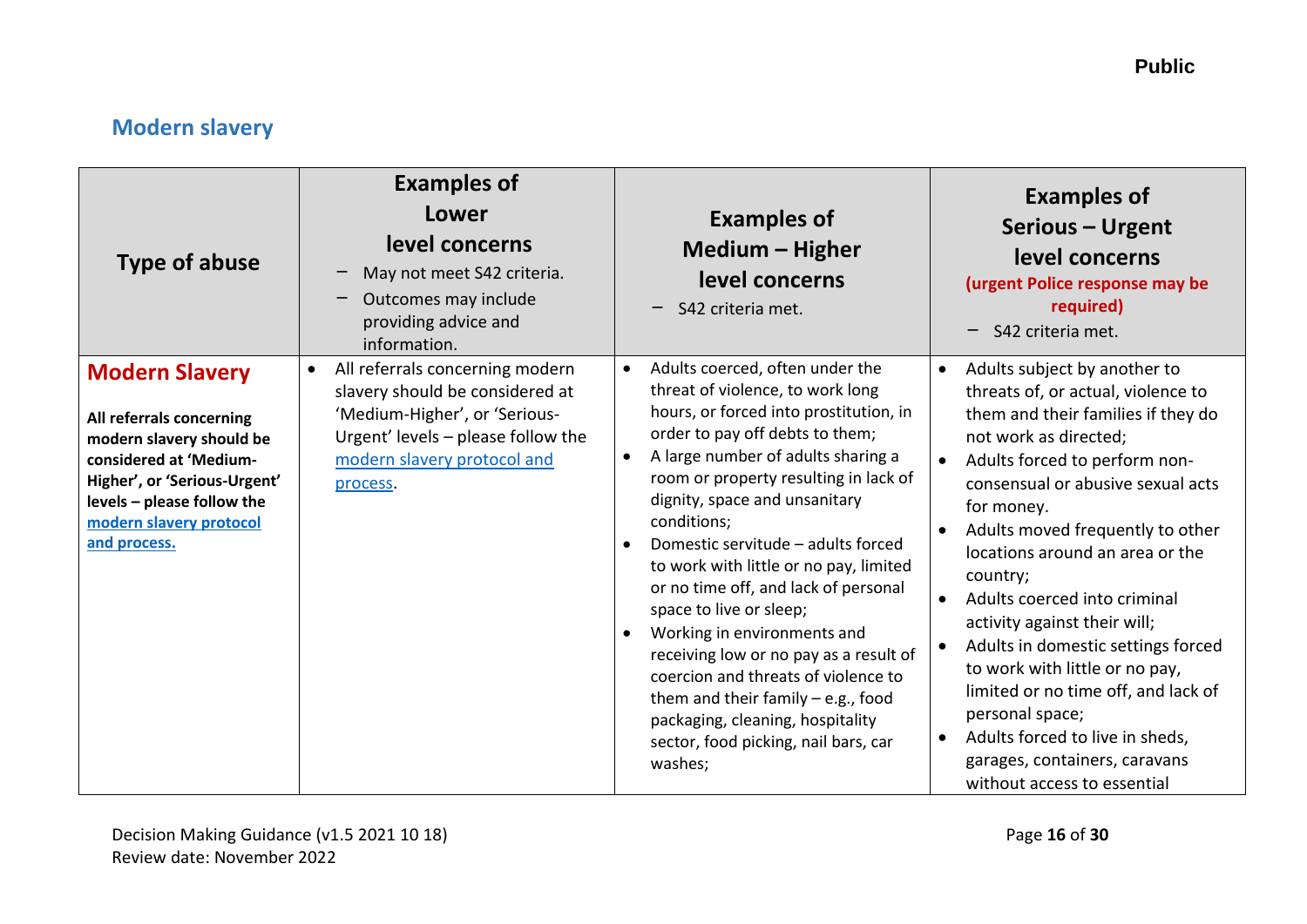| Type of abuse                        | <b>Examples of</b><br>Lower<br>level concerns<br>May not meet S42 criteria.<br>Outcomes may include<br>providing advice and<br>information. | <b>Examples of</b><br>Medium - Higher<br>level concerns<br>$-$ S42 criteria met.                                 | <b>Examples of</b><br>Serious - Urgent<br>level concerns<br>(urgent Police response may be<br>required)<br>S42 criteria met.                                                                                                                                           |
|--------------------------------------|---------------------------------------------------------------------------------------------------------------------------------------------|------------------------------------------------------------------------------------------------------------------|------------------------------------------------------------------------------------------------------------------------------------------------------------------------------------------------------------------------------------------------------------------------|
| <b>Modern Slavery</b><br>(continued) |                                                                                                                                             | Adults in fear of providing personal<br>information or seeking<br>medical/social care support due to<br>threats. | amenities such has heat, light,<br>food;<br>Adults unable to have the freedom,<br>or choice, to leave because their<br>passport or ID has been removed<br>by non-legal means;<br>Subject to forced marriage;<br>No access to medical care;<br>Modern slavery concerns. |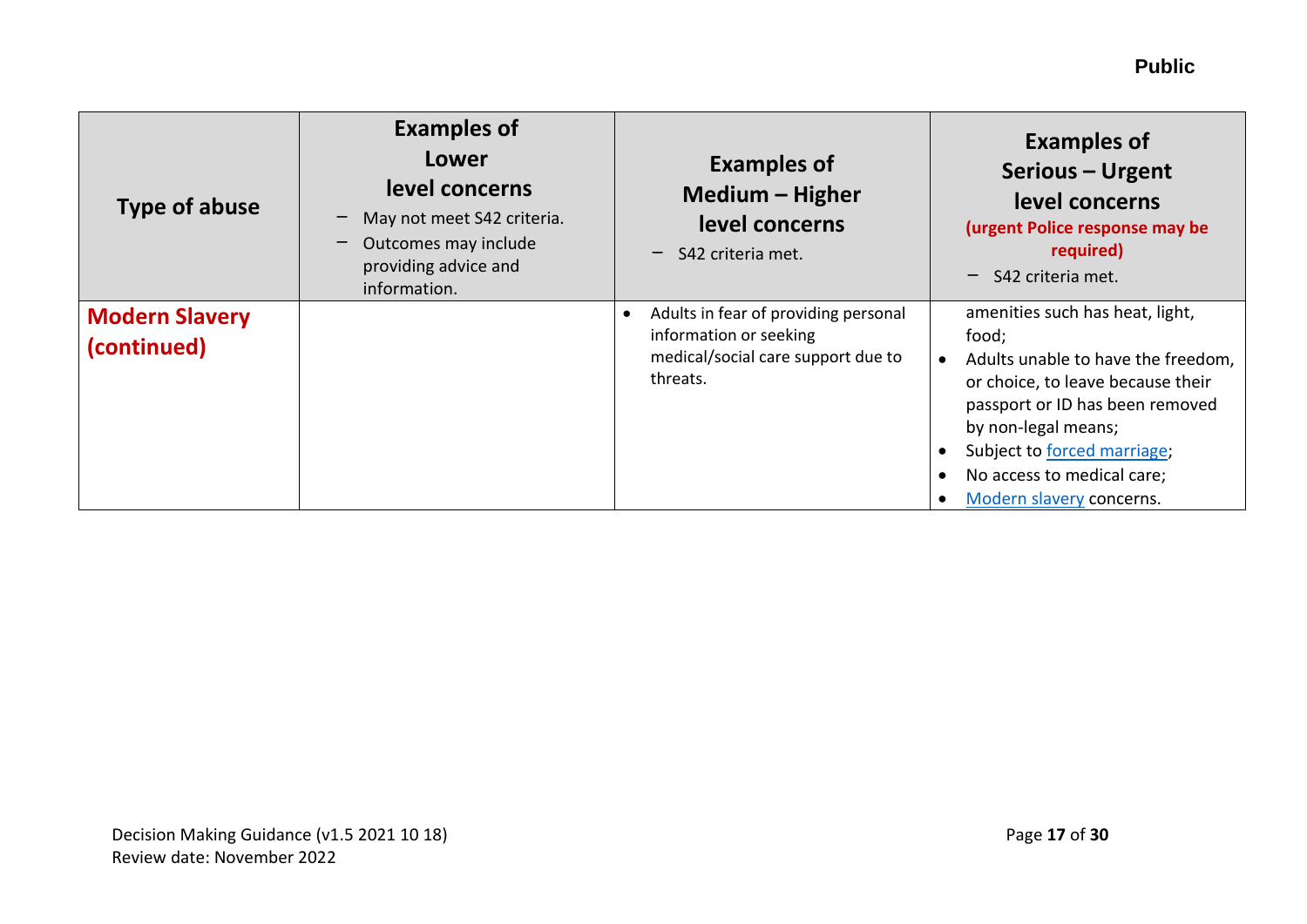## <span id="page-17-0"></span>**Neglect and acts of omission**

| <b>Type of abuse</b>                                               | <b>Examples of</b><br>Lower<br>level concerns<br>May not meet S42 criteria.<br>Outcomes may include<br>providing advice and<br>information.                                                                                                                                                                                                                                                                                                                                                                                               | <b>Examples of</b><br>Medium - Higher<br>level concerns<br>S42 criteria met.                                                                                                                                                                                                                                                                                                                                                                                                                                                                                        | <b>Examples of</b><br>Serious - Urgent<br>level concerns<br>(urgent Police response may be<br>required)<br>S42 criteria met.                                                                                                                                                                                                                                                                                                                                                                                                                                                                                                                                   |
|--------------------------------------------------------------------|-------------------------------------------------------------------------------------------------------------------------------------------------------------------------------------------------------------------------------------------------------------------------------------------------------------------------------------------------------------------------------------------------------------------------------------------------------------------------------------------------------------------------------------------|---------------------------------------------------------------------------------------------------------------------------------------------------------------------------------------------------------------------------------------------------------------------------------------------------------------------------------------------------------------------------------------------------------------------------------------------------------------------------------------------------------------------------------------------------------------------|----------------------------------------------------------------------------------------------------------------------------------------------------------------------------------------------------------------------------------------------------------------------------------------------------------------------------------------------------------------------------------------------------------------------------------------------------------------------------------------------------------------------------------------------------------------------------------------------------------------------------------------------------------------|
| <b>Neglect and acts of</b><br>omission<br><i>(including falls)</i> | Adult not assisted with a drink or a<br>meal on one occasion - no harm<br>occurs;<br>For an unplanned hospital<br>discharge, please refer to the<br>'Discharges from Hospital<br>Procedures'.<br>An isolated domiciliary care call is<br>$\bullet$<br>delayed or missed, but no harm<br>occurs;<br>A fall occurs where there has been<br>no previous indication of a falls risk<br>- action taken to reduce further<br>risk;<br>Fall results in an injury, but risk<br>assessments and care plans are in<br>place and have been followed. | Failure to respond or intervene<br>where an adult lacks capacity to<br>assess risk;<br>Any cumulative lower-level<br>concerns/incidents;<br>Removal of or withholding access<br>to aids to assist independence;<br>Care plan does not identify how a<br>need will be met, e.g., pain<br>management, pressure care,<br>behaviour that challenges, resulting<br>in potential harm;<br>Adult has a number of falls and<br>there is no evidence of a review of<br>care plans, risk assessments or<br>seeking other appropriate advice -<br>please see the falls policy. | There is a clear breach of 'duty of<br>$\bullet$<br>care' and professional<br>practice/responsibility;<br>Hospital discharge without<br>$\bullet$<br>adequate planning resulting in<br>significant harm;<br>Failure or delay in scheduled<br>$\bullet$<br>domiciliary care visits, which<br>results in a deterioration of health,<br>pain, significant discomfort, or<br>serious injury;<br>Repeated or serious incidents of<br>harm resulting from a failure to<br>follow procedures or to ensure<br>care plans adequately addressing<br>needs;<br>Delay in seeking appropriate<br>medical advice, or failure to follow<br>medical guidance resulting in harm |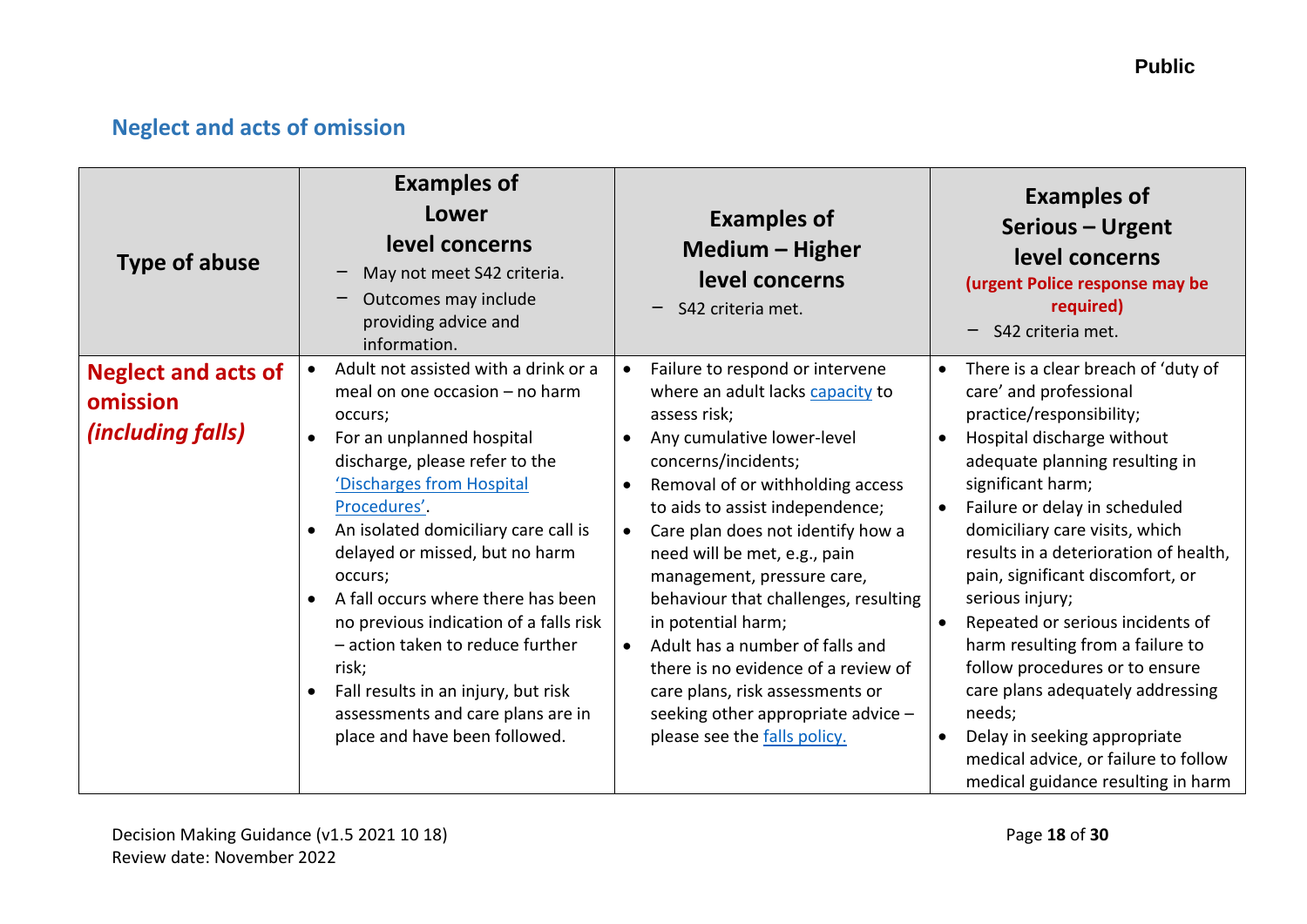| <b>Type of abuse</b>                                                              | <b>Examples of</b><br>Lower<br>level concerns<br>May not meet S42 criteria.<br>Outcomes may include<br>providing advice and<br>information. | <b>Examples of</b><br>Medium - Higher<br>level concerns<br>S42 criteria met. | <b>Examples of</b><br>Serious - Urgent<br>level concerns<br>(urgent Police response may be<br>required)<br>S42 criteria met.<br>—                                                                                                                                                                                                                                                                                                                                                                                                                                                                                               |
|-----------------------------------------------------------------------------------|---------------------------------------------------------------------------------------------------------------------------------------------|------------------------------------------------------------------------------|---------------------------------------------------------------------------------------------------------------------------------------------------------------------------------------------------------------------------------------------------------------------------------------------------------------------------------------------------------------------------------------------------------------------------------------------------------------------------------------------------------------------------------------------------------------------------------------------------------------------------------|
| <b>Neglect and acts of</b><br>omission<br><i>(including falls)</i><br>(continued) |                                                                                                                                             |                                                                              | (including physical and mental ill-<br>health);<br>Adult known to mental health (or<br>other services) reporting suicidal<br>ideation or assessed as a risk of<br>suicide - timely response not<br>made, or information shared<br>resulting in harm;<br>Repeated or serious incidents of<br>harm or abuse as a result of<br>systematic failures to prevent harm<br>from occurring. Also, a failure to<br>seek appropriate advice and<br>support, follow care plans, or<br>complete risk assessments;<br>Failing to call for or access<br>lifesaving medical care;<br>An unauthorised deprivation of<br>liberty results in harm; |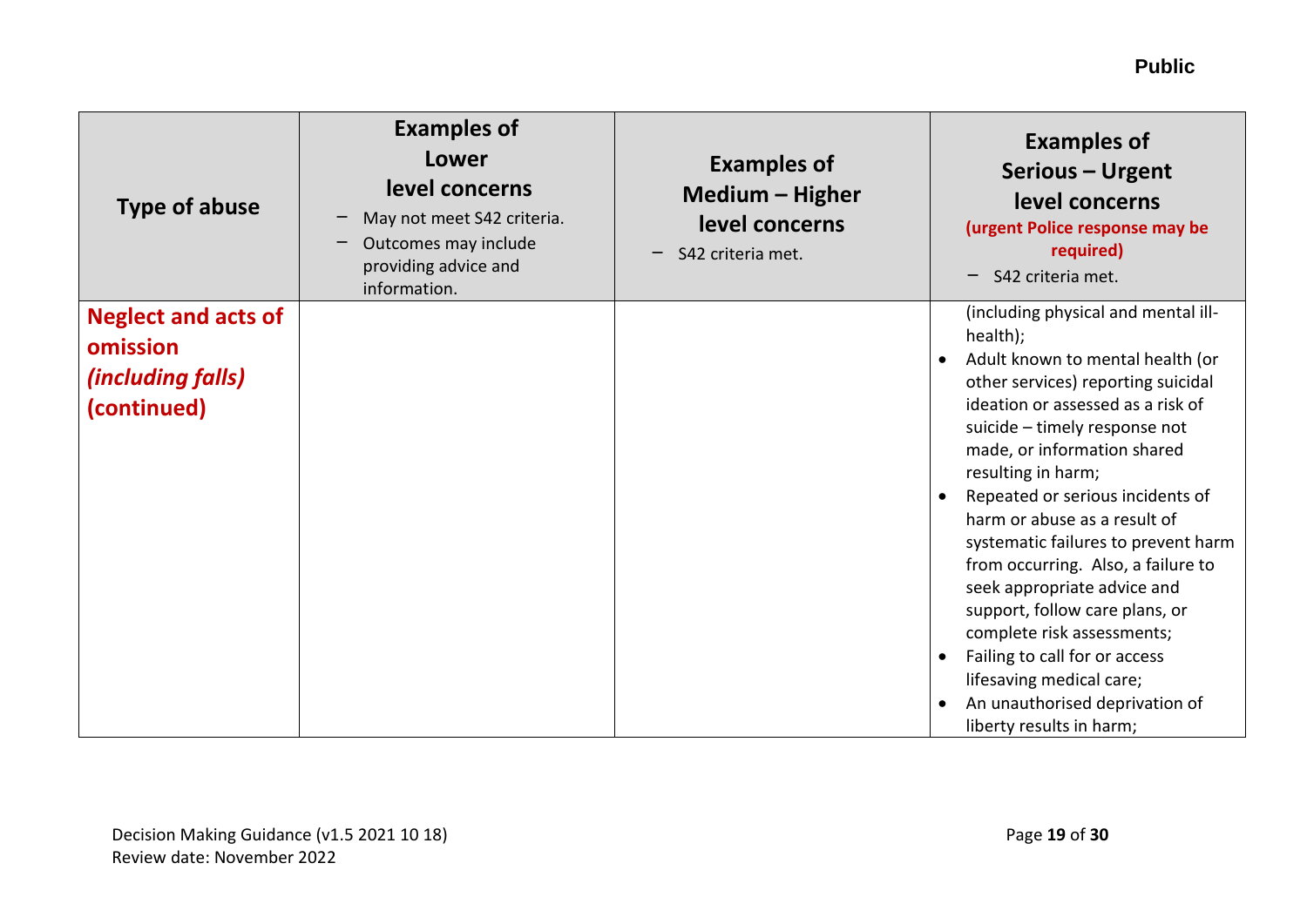| <b>Type of abuse</b> | <b>Examples of</b><br><b>Lower</b><br>level concerns<br>May not meet S42 criteria.<br>Outcomes may include<br>providing advice and<br>information. | <b>Examples of</b><br>Medium - Higher<br>level concerns<br>$-$ S42 criteria met. | <b>Examples of</b><br>Serious - Urgent<br>level concerns<br>(urgent Police response may be<br>required)<br>$-$ S42 criteria met. |
|----------------------|----------------------------------------------------------------------------------------------------------------------------------------------------|----------------------------------------------------------------------------------|----------------------------------------------------------------------------------------------------------------------------------|
|                      |                                                                                                                                                    |                                                                                  | Deliberate neglect or omission of<br>care by a paid carer or person in a<br>position of trust (PIPOT).                           |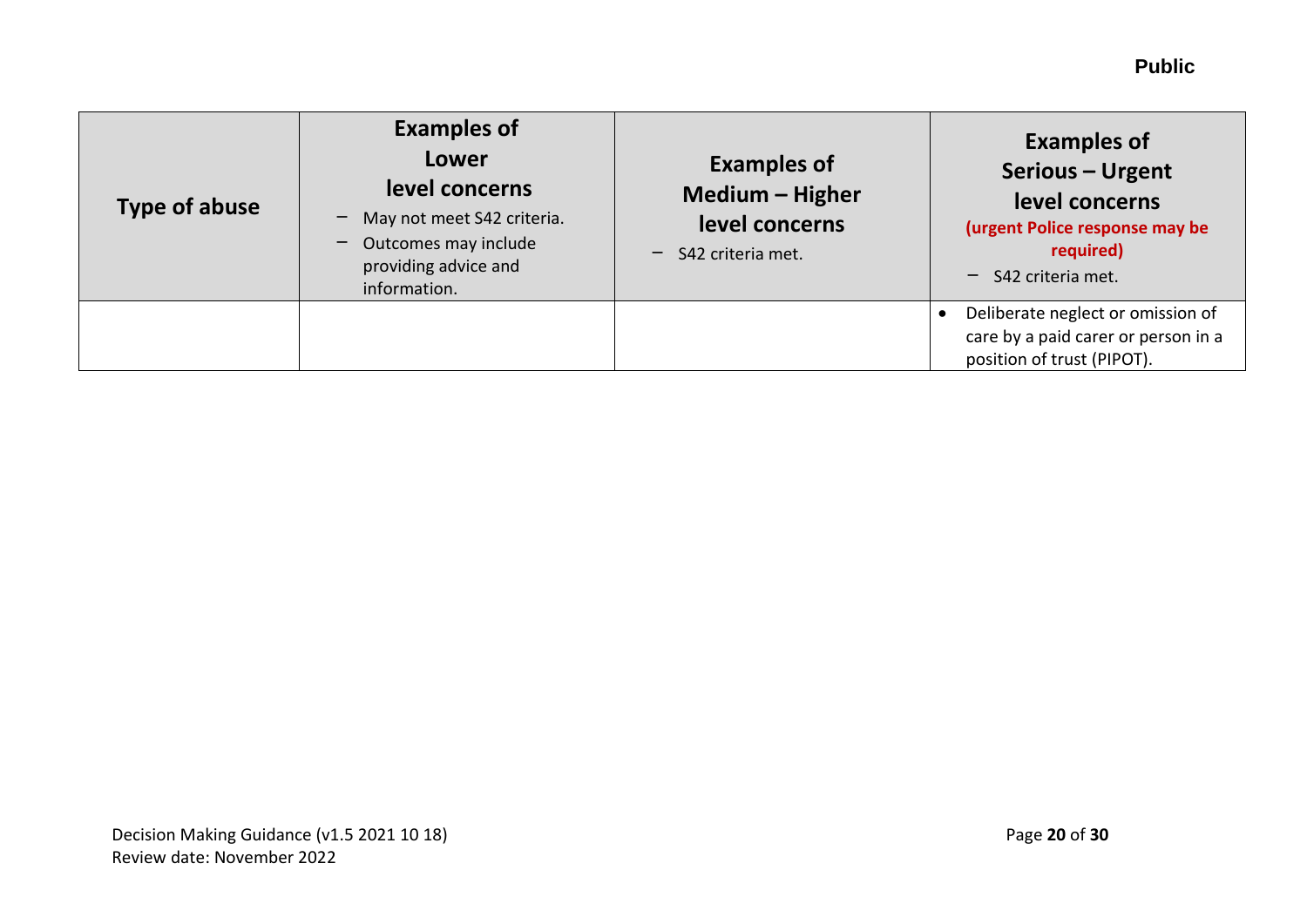## <span id="page-20-0"></span>**Physical abuse arising from medication errors**

| <b>Type of abuse</b>                                       | <b>Examples of</b><br>Lower<br>level concerns<br>May not meet S42 criteria.<br><u>—</u><br>Outcomes may include providing<br>advice and information.                                                                                                                                                                                                                                                                                                                                                                                                                                         | <b>Examples of</b><br>Medium - Higher<br>level concerns<br>S42 criteria met.                                                                                                                                                                                                                                                                                                                                                                                                                                                                                                                                                                            | <b>Examples of</b><br>Serious - Urgent<br>level concerns<br>(urgent Police response may be<br>required)<br>S42 criteria met.<br>-                                                                                                                                                                                                                          |
|------------------------------------------------------------|----------------------------------------------------------------------------------------------------------------------------------------------------------------------------------------------------------------------------------------------------------------------------------------------------------------------------------------------------------------------------------------------------------------------------------------------------------------------------------------------------------------------------------------------------------------------------------------------|---------------------------------------------------------------------------------------------------------------------------------------------------------------------------------------------------------------------------------------------------------------------------------------------------------------------------------------------------------------------------------------------------------------------------------------------------------------------------------------------------------------------------------------------------------------------------------------------------------------------------------------------------------|------------------------------------------------------------------------------------------------------------------------------------------------------------------------------------------------------------------------------------------------------------------------------------------------------------------------------------------------------------|
| <b>Physical abuse</b><br>arising from<br>medication errors | Adult does not receive prescribed<br>$\bullet$<br>medication on one occasion, or<br>receives it at the wrong time or<br>receives the wrong dose - no harm<br>occurs;<br>One-off prescribing or dispensing<br>error by a GP, Pharmacist, or other<br>medical professional with no harm<br>caused;<br><b>Actions could include contacting</b><br>$\bullet$<br>the Pharmacist, GP or 111 to<br>discuss and confirm any further<br>action required;<br><b>Further training for staff;</b><br>$\bullet$<br>Informing contracts and<br>$\bullet$<br>commissioning teams and CQC as<br>appropriate. | One-off delay in receiving<br>$\bullet$<br>medication, or medication error,<br>resulting in experience of minor<br>reversible symptoms (e.g., pain not<br>affecting participation in activities);<br>Any cumulative lower level concerns<br>that affect one or more individual,<br>which could result in potential or<br>actual harm;<br>Misuse of controlled drugs, or not<br>following proper procedures;<br>Misuse, or over reliance on,<br>sedatives to control all forms of<br>challenging behaviour;<br>Recurring prescribing or dispensing<br>errors by a GP, Pharmacist, or other<br>medical professional, that affects<br>more than one adult. | Covert administration of medication<br>without medical/MDT<br>authorisation/ best interest decision<br>recorded;<br>Any deliberate misadministration of<br>medication, regardless of the level<br>of harm caused;<br>Pattern of recurring errors;<br>Deliberate falsification of records.<br>Further information is available in<br>the medication policy. |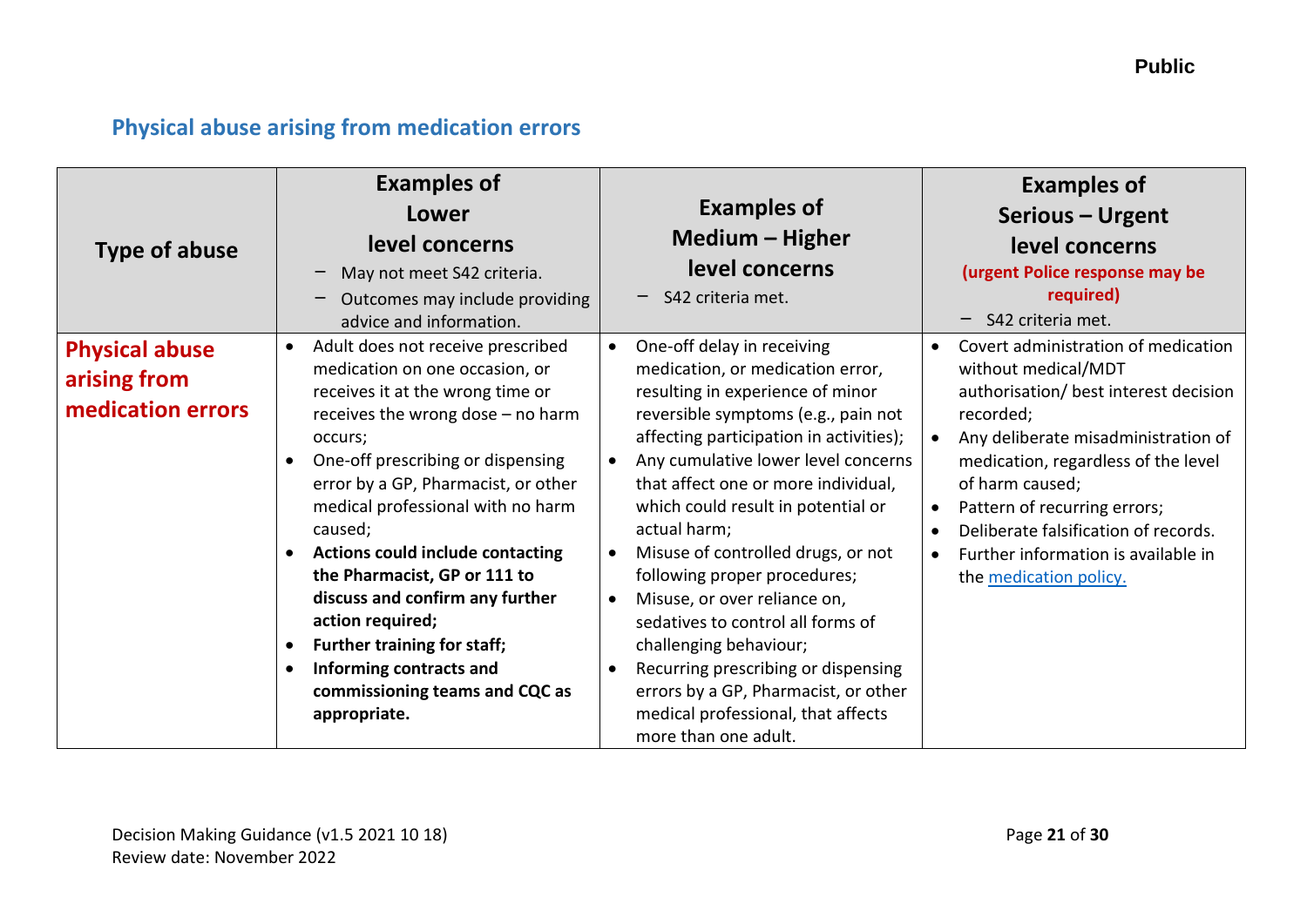## <span id="page-21-0"></span>**Physical abuse**

| <b>Type of abuse</b>  | <b>Examples of</b><br>Lower<br>level concerns<br>May not meet S42 criteria.<br>Outcomes may include providing<br>advice and information.                                                                                                                                                                                                                                                                                                                                                                                                                                                                                                                                                                     | <b>Examples of</b><br><b>Medium - Higher</b><br>level concerns<br>S42 criteria met.                                                                                                                                                                                                                                                                                                                                                                                                     | <b>Examples of</b><br>Serious - Urgent<br>level concerns<br>(urgent Police response may be<br>required)<br>S42 criteria met.                                                                                                                                                                                                                                                                                                                                                                                                                                                                                                                                       |
|-----------------------|--------------------------------------------------------------------------------------------------------------------------------------------------------------------------------------------------------------------------------------------------------------------------------------------------------------------------------------------------------------------------------------------------------------------------------------------------------------------------------------------------------------------------------------------------------------------------------------------------------------------------------------------------------------------------------------------------------------|-----------------------------------------------------------------------------------------------------------------------------------------------------------------------------------------------------------------------------------------------------------------------------------------------------------------------------------------------------------------------------------------------------------------------------------------------------------------------------------------|--------------------------------------------------------------------------------------------------------------------------------------------------------------------------------------------------------------------------------------------------------------------------------------------------------------------------------------------------------------------------------------------------------------------------------------------------------------------------------------------------------------------------------------------------------------------------------------------------------------------------------------------------------------------|
| <b>Physical abuse</b> | An isolated incident between<br>$\bullet$<br>service users with no marks or<br>bruising, and neither intimidated<br>nor harmed;<br>Action could be care plans amended<br>$\bullet$<br>and risk assessments completed;<br>One-off staff error causing minor<br>accidental injury, e.g., mark on skin<br>after removing a dressing/pad;<br>Moving and handling procedures<br>$\bullet$<br>not followed on one occasion - no<br>harm caused;<br>Adult missing one health check, or<br>$\bullet$<br>appointment (e.g., dental, optician),<br>with no harm caused.<br>Actions could include further<br>$\bullet$<br>training for staff, increase<br>supervision to prevent<br>reoccurrence, information contracts | Any cumulative lower level<br>$\bullet$<br>concerns/incidents;<br>Inappropriate restraint;<br>$\bullet$<br>Inexplicable marks, cuts, bruising,<br>etc.;<br>A predictable and preventable<br>incident between service users<br>where injuries have been sustained<br>and emotional distress caused;<br>Deliberate withholding of food,<br>$\bullet$<br>drink, care, aids to assist<br>independence;<br>Moving and handling procedures<br>disregarded, making injury likely to<br>happen. | Assault;<br>$\bullet$<br>Inexplicable injuries/fractures;<br>Assault leading to permanent or<br>substantial injury, or death;<br>Physical abuse perpetrated by<br>someone in a position of trust;<br>Incidents of harm are reoccurring,<br>$\bullet$<br>despite being predictable by staff, or<br>the injuries are more serious;<br><b>Female Genital Mutilation (FGM);</b><br>One-off delay in accessing medical<br>treatment with potential for serious<br>harm.<br>Systematic failures in the provision<br>of services;<br>Recurrent incidents of harm;<br>Allegations of historical abuse;<br>Physical abuse perpetrated by<br>someone in a position of trust; |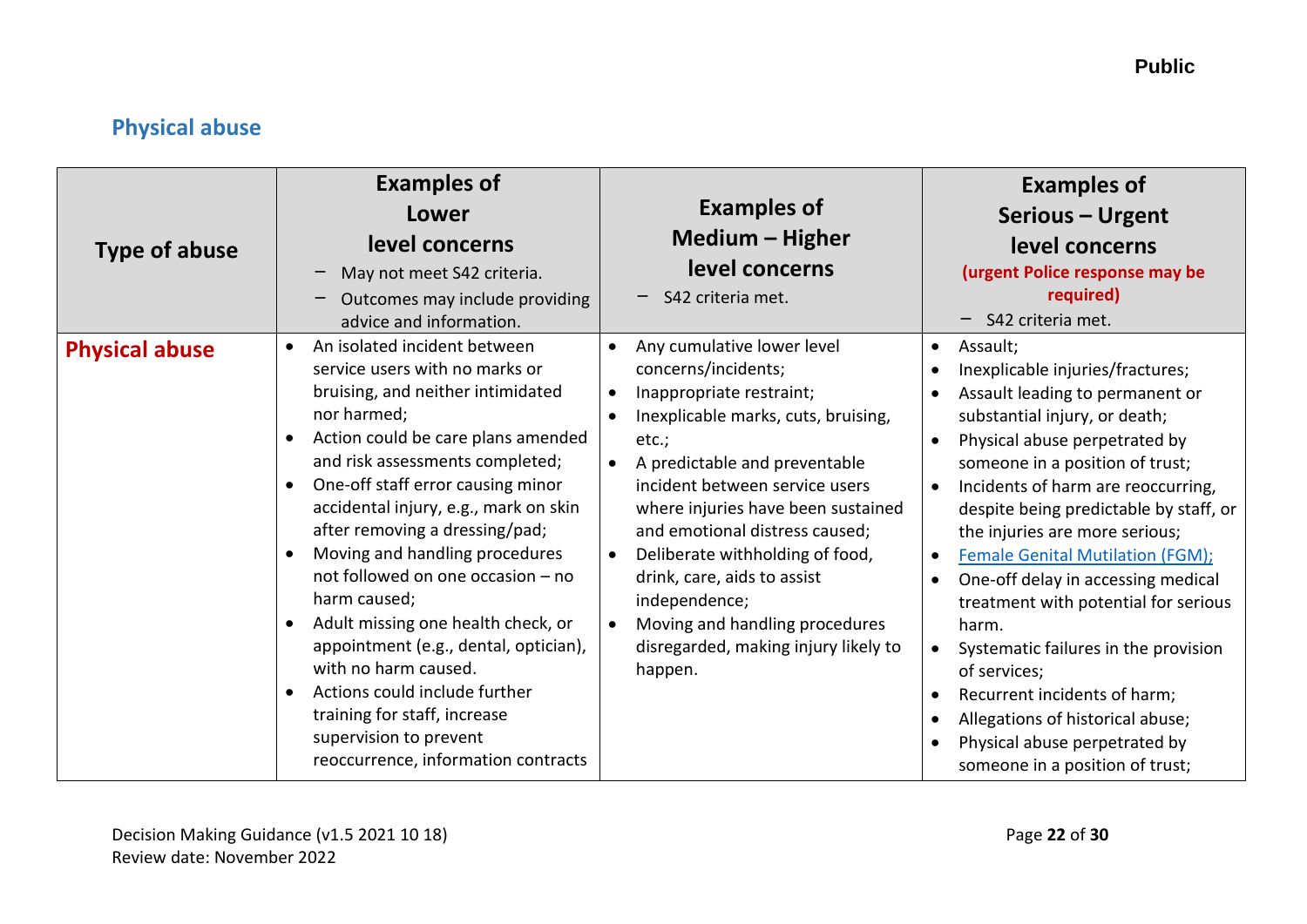| <b>Physical abuse</b><br>$\mid$ (continued) $\mid$ | and commissioning team and CQC,<br>as appropriate. | Adult missing one, or a number, of<br>health checks or appointments (e.g.,<br>dental, optician) with potential for, |
|----------------------------------------------------|----------------------------------------------------|---------------------------------------------------------------------------------------------------------------------|
|                                                    |                                                    | or actual, harm being caused.                                                                                       |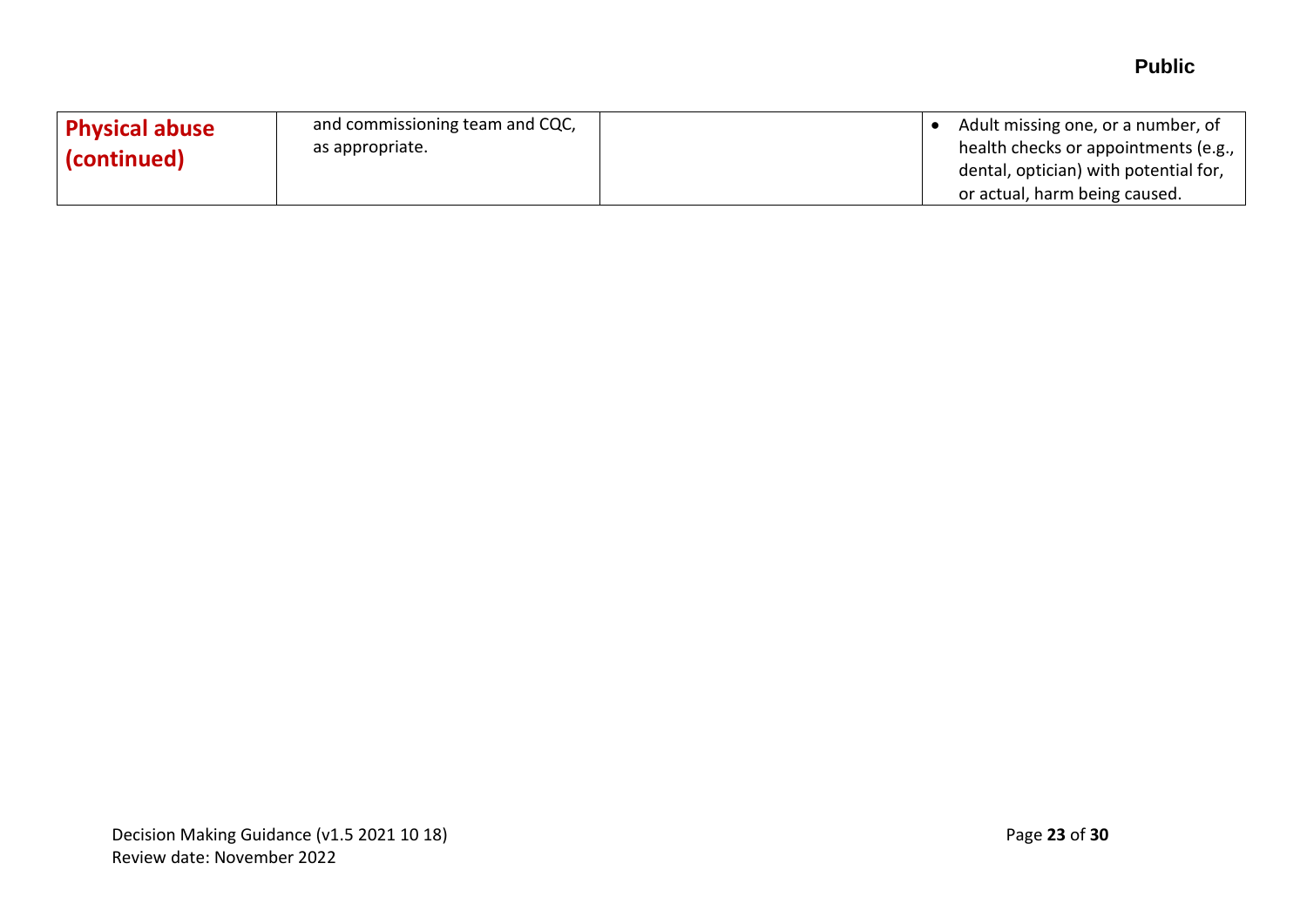## <span id="page-23-0"></span>**Pressure ulcers**

| <b>Type of abuse</b>                                                                                                                                                                                                                                                                                                                                                                                                              | <b>Examples of</b><br>Lower<br>level concerns<br>May not meet S42 criteria.<br>Outcomes may include<br>providing advice and<br>information.                                                                                                                                                                                                                                                                                                                                                                                                                                                                                                                                                                                                   | <b>Examples of</b><br>Medium - Higher<br>level concerns<br>S42 criteria met.                                                                                                                                                                                                                                                                                                                                                                                                                                                                                                                      | <b>Examples of</b><br>Serious - Urgent<br>level concerns<br>(urgent Police response may be<br>required)<br>S42 criteria met.                                                                                                                                                                                                                                                                                                                                                                                                                                                |
|-----------------------------------------------------------------------------------------------------------------------------------------------------------------------------------------------------------------------------------------------------------------------------------------------------------------------------------------------------------------------------------------------------------------------------------|-----------------------------------------------------------------------------------------------------------------------------------------------------------------------------------------------------------------------------------------------------------------------------------------------------------------------------------------------------------------------------------------------------------------------------------------------------------------------------------------------------------------------------------------------------------------------------------------------------------------------------------------------------------------------------------------------------------------------------------------------|---------------------------------------------------------------------------------------------------------------------------------------------------------------------------------------------------------------------------------------------------------------------------------------------------------------------------------------------------------------------------------------------------------------------------------------------------------------------------------------------------------------------------------------------------------------------------------------------------|-----------------------------------------------------------------------------------------------------------------------------------------------------------------------------------------------------------------------------------------------------------------------------------------------------------------------------------------------------------------------------------------------------------------------------------------------------------------------------------------------------------------------------------------------------------------------------|
| <b>Pressure ulcers</b><br>Neglect - pressure ulcer (PU).<br>PU may be new, from<br>previously intact skin and/or<br>deterioration in a current PU<br>PU category (cat):<br>Cat 2 multiple sites<br>Cat <sub>3</sub><br>Cat 4<br>Suspected deep tissue injury<br>(DTI)<br>Unstageable<br>Cat 2: partial thickness loss<br>of skin, area is red/pink may<br>be blistered<br>Cat 3: full thickness skin loss,<br>adipose fat visible | Adult is able to make decision about<br>$\bullet$<br>PU management and is concordant or<br>non-concordant with some/all care;<br>Adult is unable to make decision about<br>PU management:<br>Capacity assessment and best<br>$\circ$<br>interest process documented;<br>Non-concordance with<br>care/equipment identified where<br>relevant;<br>PU assessment/care plan documented<br>$\bullet$<br>Necessary pressure relieving;<br>equipment is in place or identified as<br>required and ordered;<br>Change in physical condition in<br>days/hours or underlying health<br>condition contributing to PU or history<br>of recent fall and time spent on floor;<br>Tissue Viability advice not required or<br>has been sought and acted upon; | Adult is unable to make decision about<br>PU management:<br>Capacity assessment and best<br>$\circ$<br>interest process not<br>documented;<br>Non-concordance with<br>care/equipment not identified where<br>relevant;<br>PU assessment/care plan not<br>documented or incomplete;<br>Necessary pressure relieving<br>equipment is unavailable or delay in<br>equipment provision contributing to<br>development/deterioration of PU;<br>No recent change in physical condition<br>or underlying health condition<br>contributing to PU;<br>No history of recent fall and time<br>spent to floor; | Medium/higher level concerns apply<br>to one or more adults (e.g. in a care<br>facility) who need immediate<br>medical/nursing assessment as a<br>result of the omissions in PU<br>management;<br>Seek advice about potential police<br>$\bullet$<br>contact from:<br>Organisation safeguarding<br>$\circ$<br>lead and/or senior managers;<br>Safeguarding Lead Derbyshire<br>$\circ$<br>County Council.<br>N.B. Pressure Ulcer and Safeguarding<br>Assessment Checklist (PUSAC) may also<br>be used to record review and decision-<br>making about a safeguarding referral |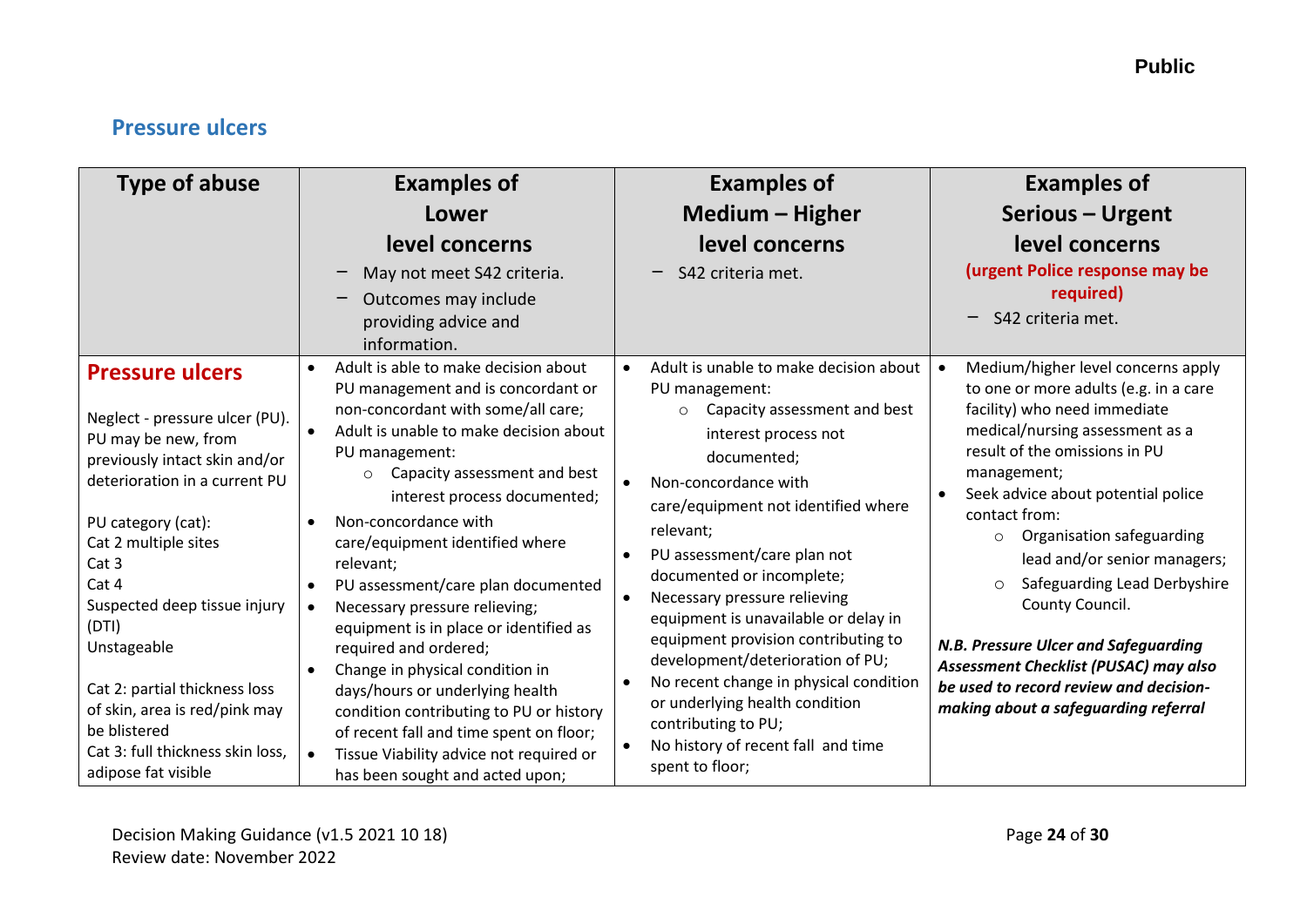| <b>Type of abuse</b>                                                                                                                                                                                                                          | <b>Examples of</b><br>Lower<br>level concerns<br>May not meet S42 criteria.                                                                                                                                     | <b>Examples of</b><br>Medium - Higher<br>level concerns<br>S42 criteria met.                                                                                                                                                                                        | <b>Examples of</b><br>Serious - Urgent<br>level concerns<br>(urgent Police response may be |
|-----------------------------------------------------------------------------------------------------------------------------------------------------------------------------------------------------------------------------------------------|-----------------------------------------------------------------------------------------------------------------------------------------------------------------------------------------------------------------|---------------------------------------------------------------------------------------------------------------------------------------------------------------------------------------------------------------------------------------------------------------------|--------------------------------------------------------------------------------------------|
|                                                                                                                                                                                                                                               | Outcomes may include<br>providing advice and<br>information.                                                                                                                                                    |                                                                                                                                                                                                                                                                     | required)<br>S42 criteria met.<br>—                                                        |
| Cat 4: full thickness skin and<br>tissue loss, structures i.e.<br>bone/ligament may be<br>visible<br>Deep Tissue Injury (DTI):<br>persistent non-blanching<br>deep red/maroon or purple<br>discolouration indicates<br>unstageable cat 3 or 4 | PU management delivered as per care<br>plan.<br>N.B. Pressure Ulcer and Safeguarding<br>Assessment Checklist (PUSAC) may also be<br>used to record review and decision-<br>making about a safeguarding referral | Tissue Viability advice sought and not<br>followed or not sought contributing to<br>development and/or deterioration of<br>PU;<br>PU management not<br>provided/equipment not used or<br>access to care prevented by carer.<br>N.B. Pressure Ulcer and Safeguarding |                                                                                            |
| damage                                                                                                                                                                                                                                        |                                                                                                                                                                                                                 | Assessment Checklist (PUSAC) may also be<br>used to record review and decision-making<br>about a safeguarding referral                                                                                                                                              |                                                                                            |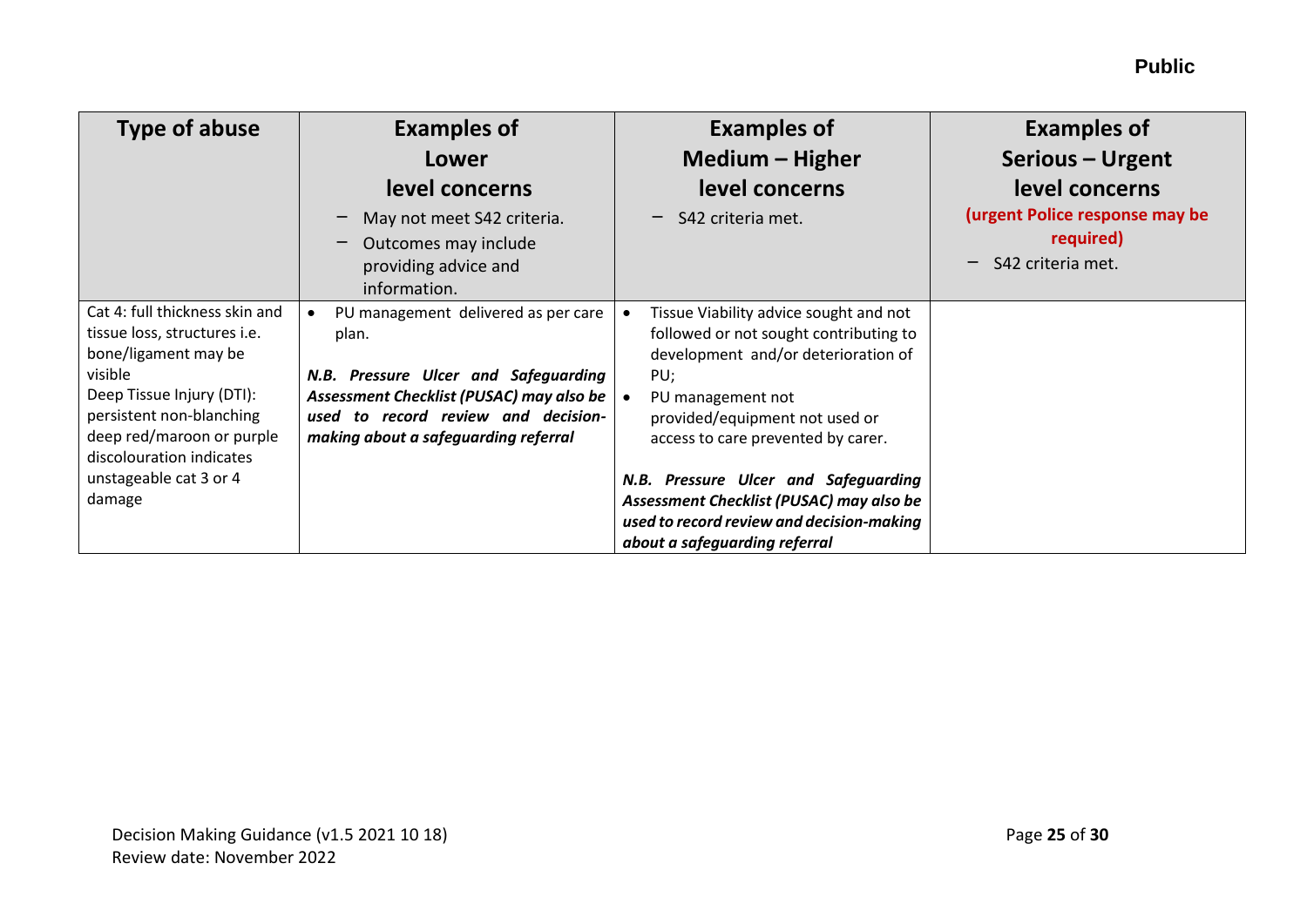## <span id="page-25-0"></span>**Psychological and emotional abuse**

| <b>Type of abuse</b>                        | <b>Examples of</b><br>Lower<br>level concerns<br>May not meet S42 criteria.<br>Outcomes may include<br>providing advice and<br>information.                                                                                                                                                                                                                                                                                                                                                                                                                      | <b>Examples of</b><br><b>Medium - Higher</b><br>level concerns<br>S42 criteria met.                                                                                                                                                                                                                                                                                                                                                                                             | <b>Examples of</b><br>Serious - Urgent<br>level concerns<br>(urgent Police response may be<br>required)<br>S42 criteria met.                                                                                                                                                                                                                                                                                                                                                                                                                                                                                                |
|---------------------------------------------|------------------------------------------------------------------------------------------------------------------------------------------------------------------------------------------------------------------------------------------------------------------------------------------------------------------------------------------------------------------------------------------------------------------------------------------------------------------------------------------------------------------------------------------------------------------|---------------------------------------------------------------------------------------------------------------------------------------------------------------------------------------------------------------------------------------------------------------------------------------------------------------------------------------------------------------------------------------------------------------------------------------------------------------------------------|-----------------------------------------------------------------------------------------------------------------------------------------------------------------------------------------------------------------------------------------------------------------------------------------------------------------------------------------------------------------------------------------------------------------------------------------------------------------------------------------------------------------------------------------------------------------------------------------------------------------------------|
| <b>Psychological and</b><br>emotional abuse | Isolated incident where an adult is<br>spoken to in a rude or<br>inappropriate way - little or no<br>distress caused;<br>Isolated incident of ASB (anti-social<br>behaviour) against an adult;<br><b>Actions could include sharing</b><br>$\bullet$<br>information with Safer<br><b>Neighbourhood teams;</b><br>Ensure the adult with care and<br>support needs and staff<br>understand relationship<br>boundaries and what is<br>appropriate behaviour;<br><b>Risk management</b><br>assessments/processes are<br>reviewed;<br>Consider further training needs. | Occasional or on-going bullying<br>$\bullet$<br>(face-to-face or online), which<br>causes distress or intimidation;<br>Abuse designed to cause<br>humiliation;<br>Emotional blackmail, including<br>threats of abandonment;<br>Concerns that an adult is<br>$\bullet$<br>vulnerable to radicalisation;<br>Denying an adult's choice and<br>opinion;<br>Treatment or care which<br>undermines dignity and self-<br>esteem;<br>Damage to property, environment,<br>abuse of pets. | On-going reports of ASB (anti-social<br>behaviour);<br>A denial of basic human rights and<br>civil liberties, such as denying an<br>adult's choice, or over-riding<br>advanced directives;<br>Prolonged intimidation, coercion,<br>and victimisation, which impacts on<br>the person's ability to make<br>choices<br>Threats to cause physical harm;<br>Verbal abuse perceived as hate<br>crime (face-to-face or online);<br>Suicidal thoughts/ideation as a<br>$\bullet$<br>result of psychological/emotional<br>abuse;<br>Allegations of historical abuse;<br>Threats relating to sexual identity<br>or lifestyle choice; |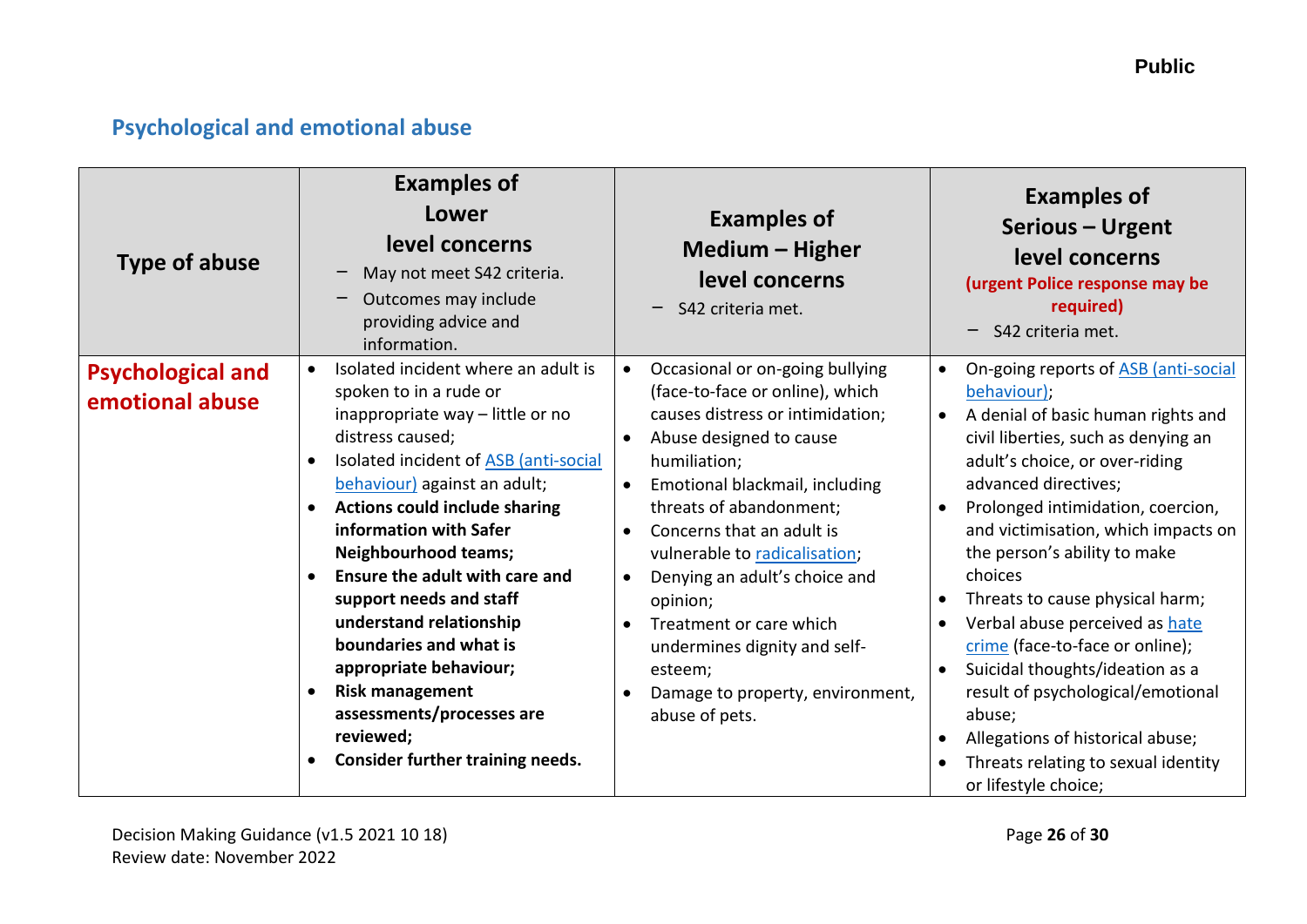| Type of abuse                                              | <b>Examples of</b><br>Lower<br>level concerns<br>May not meet S42 criteria.<br>Outcomes may include<br>providing advice and<br>information. | <b>Examples of</b><br>Medium - Higher<br>level concerns<br>S42 criteria met. | <b>Examples of</b><br>Serious - Urgent<br>level concerns<br>(urgent Police response may be<br>required)<br>S42 criteria met.<br>— |
|------------------------------------------------------------|---------------------------------------------------------------------------------------------------------------------------------------------|------------------------------------------------------------------------------|-----------------------------------------------------------------------------------------------------------------------------------|
| <b>Psychological and</b><br>emotional abuse<br>(continued) |                                                                                                                                             |                                                                              | Threats or intimidation by a person<br>$\bullet$<br>in a position of trust (PIPOT).                                               |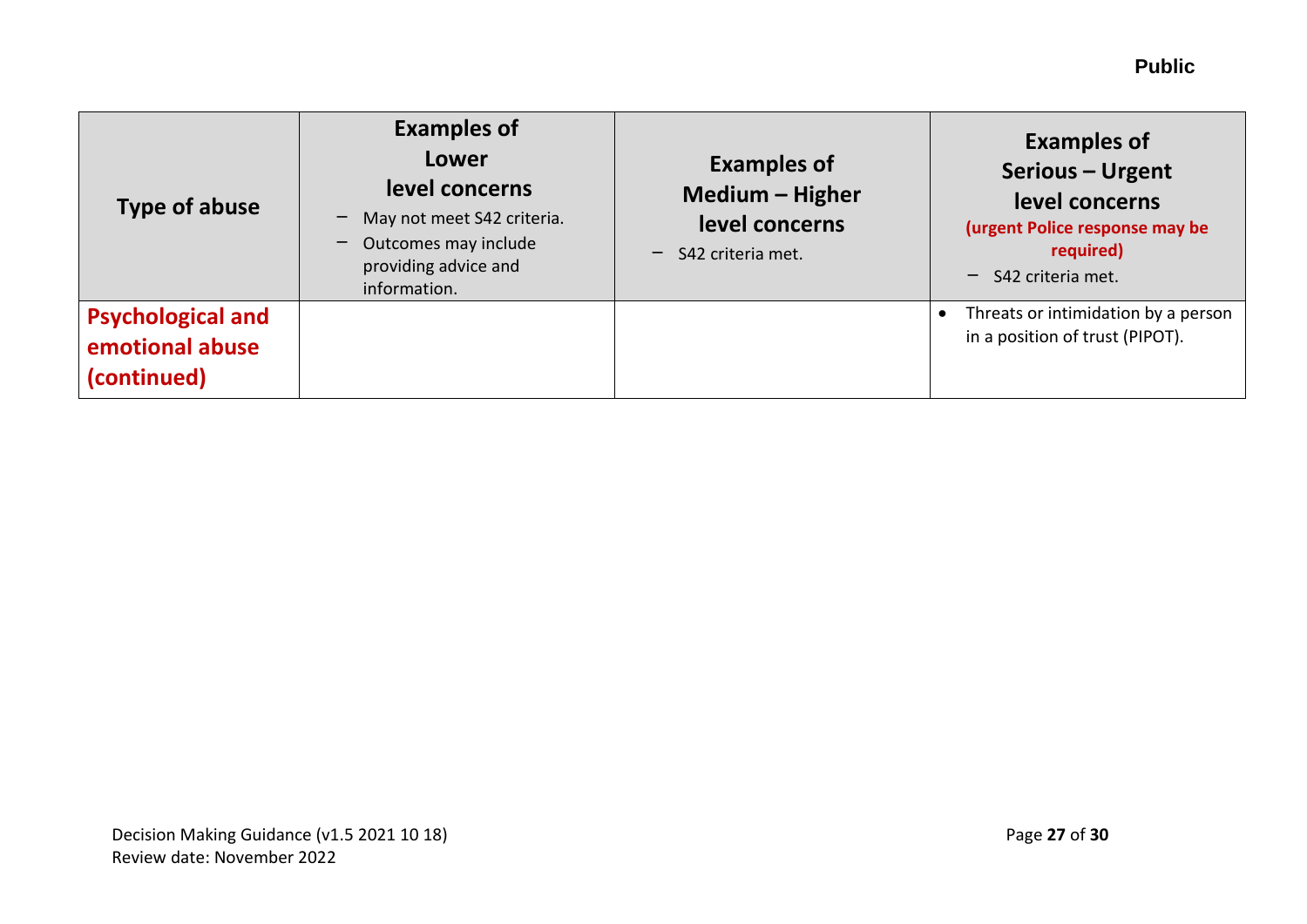## <span id="page-27-0"></span>**Self-neglect**

| <b>Type of abuse</b>                                                                                                                                                                                                                                                                                                                                                                    | <b>Examples of</b><br>Lower<br>level concerns<br>May not meet S42 criteria.<br>Outcomes may include<br>providing advice and<br>information.                                                                                                       | <b>Examples of</b><br><b>Medium - Higher</b><br>level concerns<br>S42 criteria met.                                                                                                                                                                                                                                                                                                                                                                                                                                                                                                                                    | <b>Examples of</b><br>Serious - Urgent<br>level concerns<br>(urgent Police response may be<br>required)<br>S42 criteria met.                                                                                                                                                                                                                                                                                                                                                                                                                                                                               |
|-----------------------------------------------------------------------------------------------------------------------------------------------------------------------------------------------------------------------------------------------------------------------------------------------------------------------------------------------------------------------------------------|---------------------------------------------------------------------------------------------------------------------------------------------------------------------------------------------------------------------------------------------------|------------------------------------------------------------------------------------------------------------------------------------------------------------------------------------------------------------------------------------------------------------------------------------------------------------------------------------------------------------------------------------------------------------------------------------------------------------------------------------------------------------------------------------------------------------------------------------------------------------------------|------------------------------------------------------------------------------------------------------------------------------------------------------------------------------------------------------------------------------------------------------------------------------------------------------------------------------------------------------------------------------------------------------------------------------------------------------------------------------------------------------------------------------------------------------------------------------------------------------------|
| Self-neglect<br>All standard interventions<br>must be considered/used to<br>support the adult and<br>manage risk before a<br>safeguarding referral is<br>made, e.g., review of care<br>plan, assessment of social<br>care needs, engagement<br>with fire, environmental<br>health.<br>Only cases where there is a<br>significant risk of harm<br>should be referred to<br>safeguarding. | Signs of failing to engage with<br>professionals and withdraw from<br>family/support mechanisms;<br>Self-care and presentation causing<br>some concern and which is out of<br>character;<br>Some neglect of property and/or<br>signs of hoarding. | Chaotic lifestyle which is becoming<br>$\bullet$<br>increasingly concerning for<br>professionals, family, or<br>community;<br>Lack of self-care and engagement<br>$\bullet$<br>with health appointments,<br>resulting in deterioration of health<br>and wellbeing;<br>Increased substance misuse<br>causing lifestyle to become<br>consistently chaotic with an<br>increased risk of harm or<br>exploitation;<br>Increased reports of concerns from<br>agencies or family;<br>Property significantly neglected,<br>unsanitary conditions, lack of<br>essential amenities, increased risks<br>due to level of hoarding. | <b>Vulnerable Adults Risk</b><br><b>Management (VARM)</b><br>Behaviour poses a risk to self, or<br>others;<br>Self-neglect has resulted in a<br>$\bullet$<br>significant deterioration of health<br>and wellbeing;<br>Living environment is hazardous,<br>presenting a risk to self and others,<br>or access to property restricted due<br>to hoarding or neglect of property;<br>Multiple reports of concern by<br>other agencies, family or<br>community;<br>Potential fire risks to self and<br>others;<br>Consistently chaotic lifestyle due to<br>substance abuse causing harm to<br>self and others. |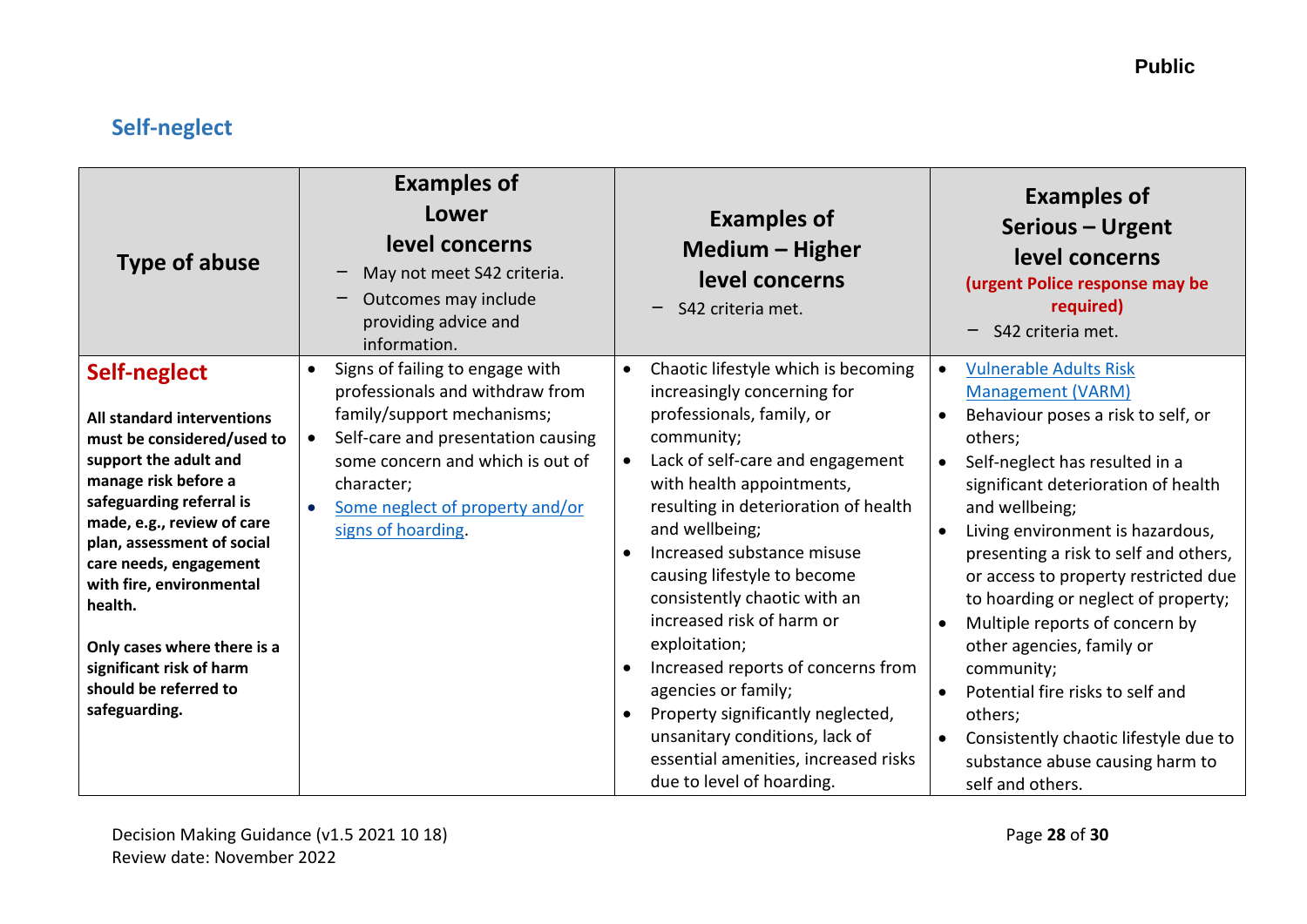### <span id="page-28-0"></span>**Sexual abuse**

| Type of abuse                                                                                                                  | <b>Examples of</b><br>Lower<br>level concerns<br>May not meet S42 criteria.<br>Outcomes may include providing<br>$\qquad \qquad -$<br>advice and information.                                                                                                                                                                                                                                                                                                                                         | <b>Examples of</b><br>Medium – Higher<br>level concerns<br>$-$ S42 criteria met.                                                                                                                                                                                                                                         | <b>Examples of</b><br>Serious - Urgent<br>level concerns<br>(urgent Police response may be<br>required)<br>S42 criteria met.                                                                                                                                                                                                                                                                                                              |
|--------------------------------------------------------------------------------------------------------------------------------|-------------------------------------------------------------------------------------------------------------------------------------------------------------------------------------------------------------------------------------------------------------------------------------------------------------------------------------------------------------------------------------------------------------------------------------------------------------------------------------------------------|--------------------------------------------------------------------------------------------------------------------------------------------------------------------------------------------------------------------------------------------------------------------------------------------------------------------------|-------------------------------------------------------------------------------------------------------------------------------------------------------------------------------------------------------------------------------------------------------------------------------------------------------------------------------------------------------------------------------------------------------------------------------------------|
| <b>Sexual abuse</b><br><b>ALL REFERRALS</b><br><b>SHOULD BE DISCUSSED</b><br><b>WITH THE POLICE, AS</b><br><b>APPROPRIATE.</b> | Isolated incident, comment, teasing<br>$\bullet$<br>or non-sexualised touching,<br>(excluding genitalia) with no distress<br>caused <sup>*</sup> .<br>Consider mental capacity and<br>insight - no perceived sense of harm<br>and the effect on the adult is low;<br>Actions could include, review and<br>$\bullet$<br>amendment of care plans and risk<br>assessments, and ensuring staff are<br>suitably trained and competent.<br>*Unless committed by a person in a<br>position of trust (PIPOT). | Repeated incidents of comments,<br>$\bullet$<br>teasing, unwanted sexualised<br>attention (verbal), whether or not<br>mental capacity, exists which causes<br>distress;<br>Being exposed to naked genitalia<br>without valid consent;<br>Being made to view pornographic<br>$\bullet$<br>material without valid consent. | Sex, or attempted sex, without valid<br>consent (rape);<br>Sexualised touching, or<br>masturbation, without valid<br>consent;<br>Attempted penetration by any<br>means without valid consent;<br>Sexual exploitation, including<br>grooming, or coercion;<br>Any sexual activity (sex, touching,<br>masturbation, sexual assault and<br>exploitation) by a person in a<br>position of trust (PIPOT), or paid<br>carer, with their client. |